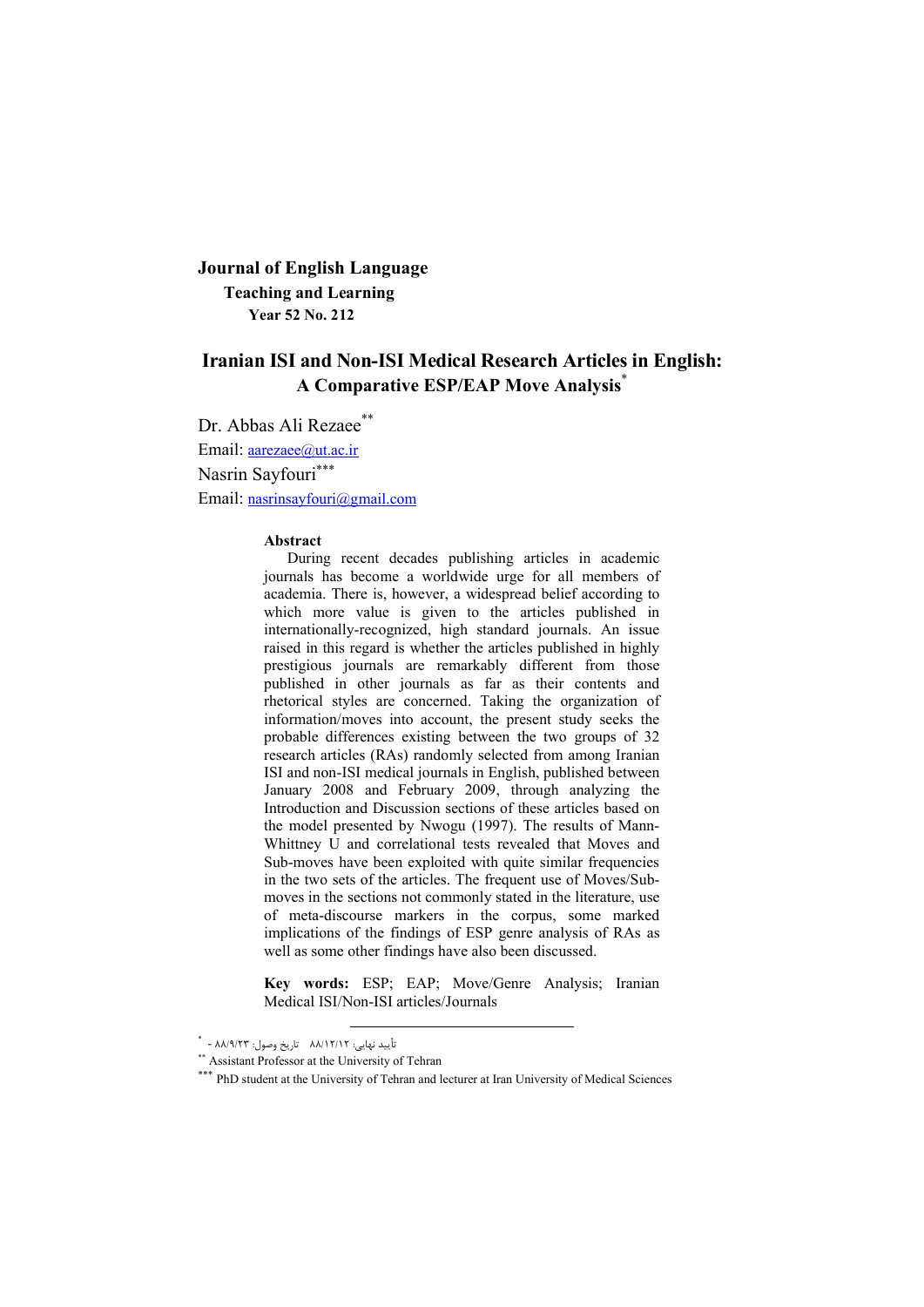### **1. Introduction**

Human life is always under changes and developments due to everpresent advances in natural sciences, technology, social sciences, as well as arts and humanities. It is the task of language and chiefly written discourse through which human advancements are announced and disseminated nationally and internationally. English language, which evolved as a lingua franca in the late  $19<sup>th</sup>$  and the early  $20<sup>th</sup>$ centuries, is now the dominant or official language of over 60 countries (Alcaraz Ariza & Navarro, 2006, p. 752). It is also the dominant voice in almost all varieties of world communications especially on the net, and the major foreign language in some countries including Iran.

In the case of medicine, Iranian medical authorities, in order not to lag behind the worldwide competition of contributing in the development of medical knowledge, attempt to measure the scientific productivity of their scholars and university professors by the number of articles they have published in prestigious international and national English/Persian journals, especially ISI ones, or the impact factor they have had. Iranian medical professionals, having positive attitude toward publishing papers in English (Bahrami & Riazi, 2009), are required to have adequate proficiency in scientific English to be informed of the latest updates in medicine as well as to publish in English. Some of them even decide early which journal they will target for sending their manuscript to (Swales, 2004, p.14). However, as supported by the findings of Bahrami and Riazi's study (2009), writing the Introduction and the Discussion sections of all research articles, compared with the Methods and the Results sections, call for more personal innovations, creativity, and subjectivity. They, therefore, tend to reveal the rhetorical strengths or weaknesses.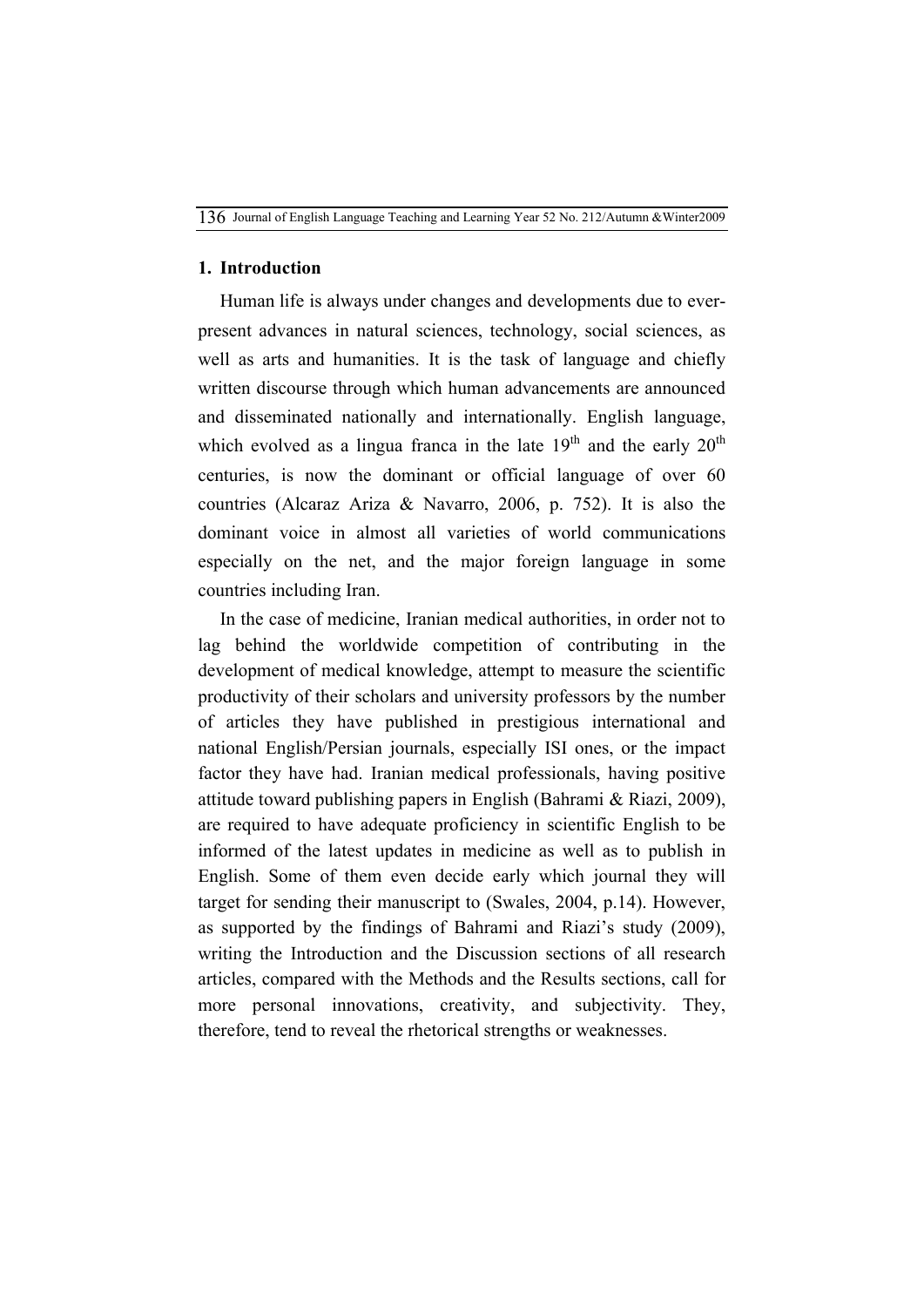A question which is raised in this regard is whether the value obtained by Iranian reputable international journals in English is due to the quality of the content and the rhetorical styles of their articles. It could, therefore, be advantageous if the virtues of these articles be found out and, accordingly, provide Iranian medical professionals with consciousness-raising educational activities.

#### **1.1. Purpose of the Study**

This study has attempted to scrutinize the Introduction and Discussion sections of medical research articles published in Iranian journals based on ESP move analysis. The purpose of the study is two-fold: Firstly, shedding light on the rhetorical styles of Iranian medical research articles in English through scrutinizing the informational/propositional segments of the Introduction and the Discussion sections of these articles from the perspectives of ESP Move analysis based on the model presented by Nwogu (1997), and secondly, comparing the results of Move analysis of medical research articles published in ISI (recently, Thomson Reuters) journals with those published in non-ISI journals, called Types A and B respectively in the present study.

The rationale behind this purpose is that the articles published in Type A journals have gained the approval of Thomson Reuters, hence, the degree of proficiency of English language, the rhetorical style, the knowledge of the field, and, the overall level of comprehensibility, and, thus, the quality and the quantity of move employment (Swales, 1991) in these articles have all been considered acceptable by the editorial board of Thomson Reuters. It is, therefore, expected that these articles have employed the Moves/Sub-moves in a more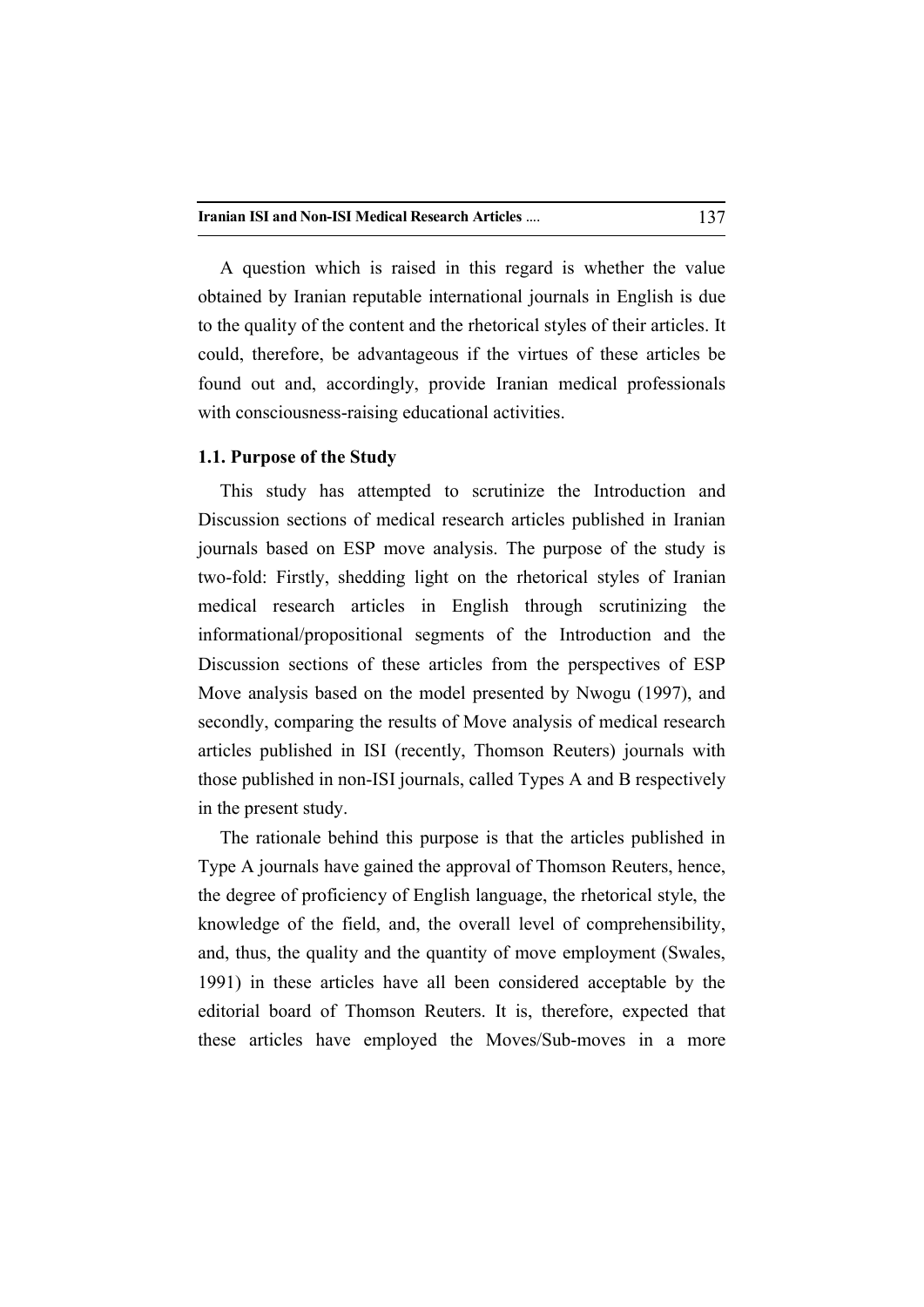sophisticated and skillful manner compared with those from Type B journals.

The findings of this study can manifest if there are significant differences between the number of each Move and Sub-move used in the two sets of the articles. The probable discrepancies may account for some weakness(s) in Move management in non-ISI articles which can be utilized in relevant educational activities for Iranian medical professionals. The results can also be utilized in evaluating Iranian medical journals/articles.

### **1.2. Research Questions**

**1**. Is there a significant difference between the frequency of Moves/Sub-moves employed in the Introduction sections of Group I and Group II articles?

**2.** Is there a significant difference between the frequency of Moves/Sub-moves employed in the Discussion sections of Group I and Group II articles?

### **2.Literature Review**

To gain an understanding of different dominant concepts of *genre*, it is firstly crucial to introduce briefly the three traditions of genre knowledge. Miller (1984), an influential figure of New Rhetoric tradition, defines *genre* as a recurrent social action taking place in recurrent rhetorical situations in particular discourse community. Swales (1990, 1991), following the tradition of ESP/EAP approach to genre analysis, has profoundly elaborated on the definition of *genre* which can be summarized as particular forms of discourse with shared structure, style, content, and intended audience used by a specific discourse community to achieve certain communicative purpose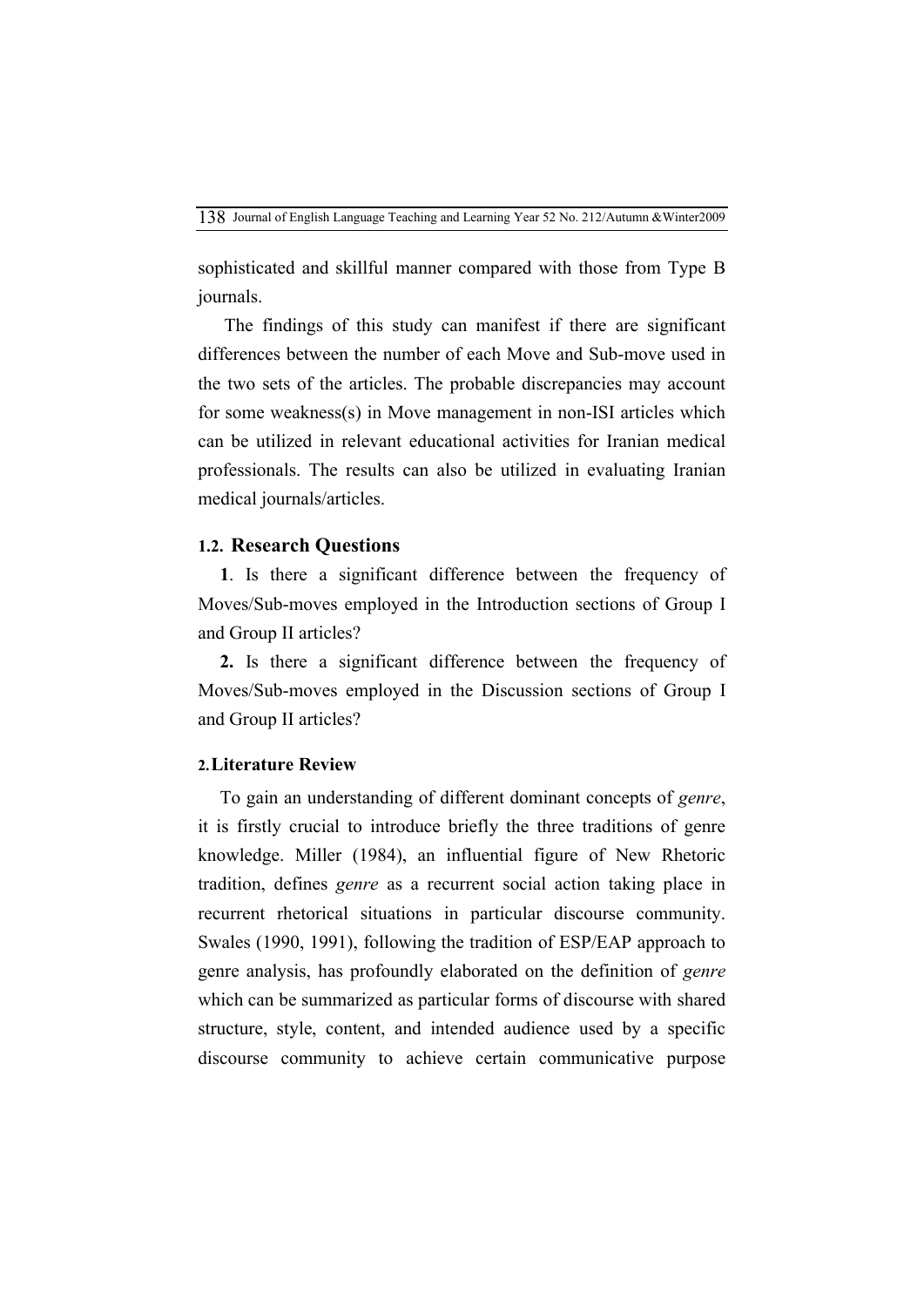through socio-rhetorical activities of writing. Parallel with the two above-mentioned traditions, the third trend in genre analysis comprises Australian linguistic studies in genres (Eggins, 2004; Halliday & Mathiessen, 2004; Martin, 1992; Martin and Rose, 2008) which are centered within Systemic Functional Linguistics developed by Michael Halliday. As Hyon (1996, p.697) has pointed out, although register rather than genre has been Halliday's central construct for analyzing language, Martin and his systemic colleagues have developed theories of genre within a systemic functional framework and defined *genres* as 'staged, goal-oriented social processes, structural forms that cultures use in certain contexts to achieve various purposes'. There is great emphasis on textual features using Hallidayan schemes which focuses on both global text structure and sentence-level *register* features associated with *field* (the activity going on), *tenor* (the relationship between participants) and *mode* (the channel of communication).

The present study, having taken the informational segments of medical RAs into account, thus following EAP/ESP approach to genre analysis, has attempted to scrutinize the Introduction and Discussion sections of medical research articles published in Iranian journals based on the Move analysis which is usually common in ESP type of genre analysis. Therefore, it is firstly required to embark on the definition of the concept of 'Move' as well as presenting a brief account of the studies carried out in this approach, in general, and those conducted in medicine in particular.

### **2.2. The Definition of 'Move'**

Swales (2004, p. 29) defines 'Move' in genre analysis as "a discoursal or rhetorical unit that performs a coherent communicative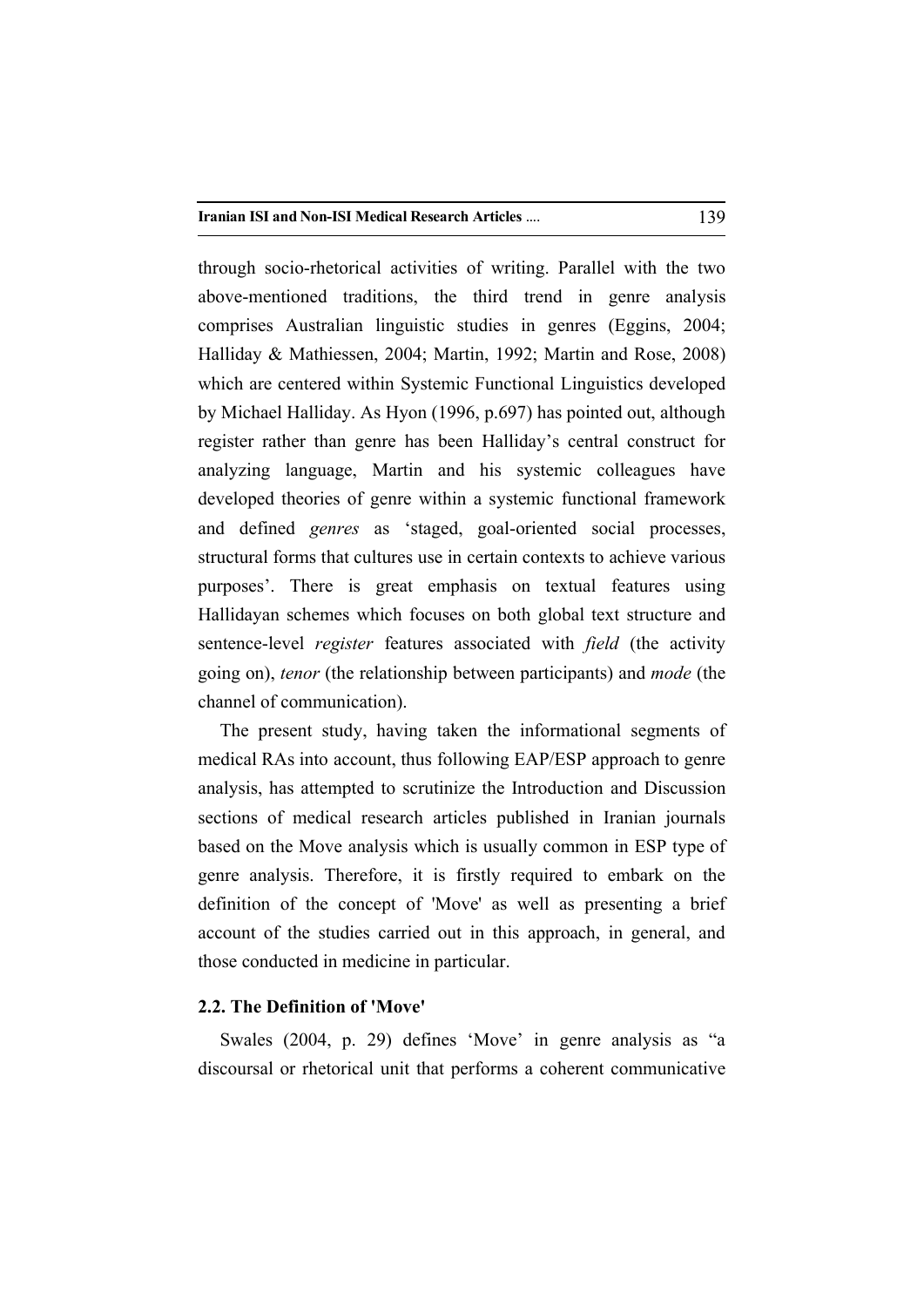function in a written or spoken discourse". According to him (2004, p. 20), "a 'Move', at one extreme, can be realized by a clause; at the other by several sentences. It is a functional not a formal unit". Utilizing Swales' (1990) ideas and those of Connor et al (1995), Ding's definition of 'Move' (2007, pp. 369-370) in EAP writing genres can be interpreted as 'a functional unit in a text, being related to the overall task, which is used to identify the textual regularities in certain genres of writing'. According to him, moves vary in length ranging from several paragraphs to at least one proposition. Nwogu, on the other hand, defines Move as "a text segment made up of a bundle of linguistic features (lexical meaning, propositional meanings, illocutionary forces, etc.) which give the segment a uniform orientation and signal the content of discourse in it" (1997, p. 122).

### **2.2. Studies on Genre/Move Analysis of EAP Research Articles**

Much research has been done on the organizational patterns of RAs. There are works on the RA Introduction section (e.g. Swales, 1981, 1990), the Results section (e.g. Brett, 1994, in sociology RAs), on the Discussion section (e.g. Holmes, 1997 in sociology, political science and history RAs; Berkenkotter & Huckin, 1995 across a wide range of sciences; Hopkins & Dudley Evans, 1988, in articles and dissertations; Peacock, 2002, across seven disciplines), on the Conclusion section (e.g. Fewing, 1993 in MBA dissertations), on all the four sections (e.g. Kanoksilapatham, 2005, in biochemistry) and on academic spoken discourse (Thompson, 1994, on discipline areas of applied linguistics, engineering, and medicine). Soler's (2007) exploratory study on titles comprised review papers and research papers from selected disciplines of social sciences and biological sciences.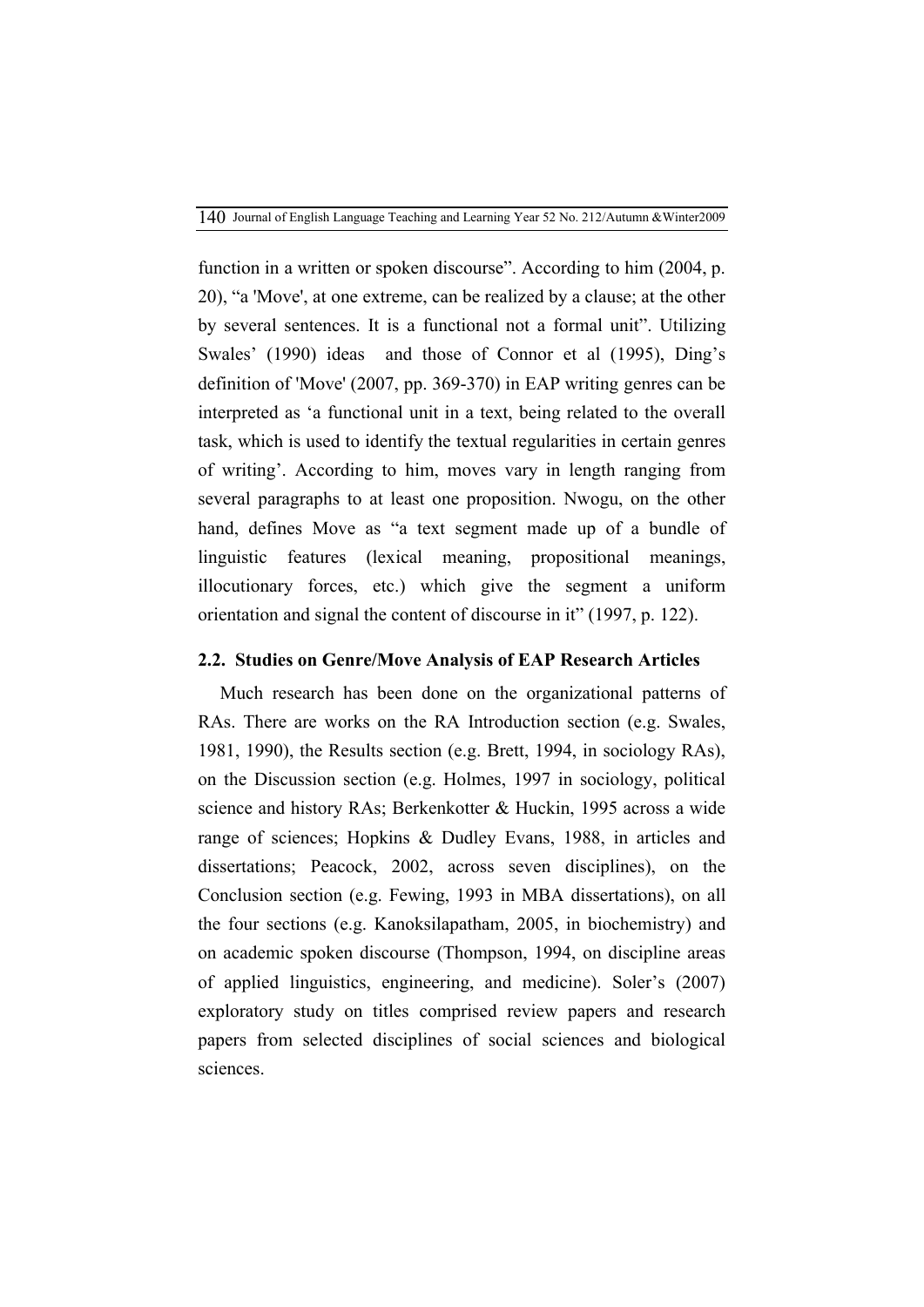### **2.2. Studies on Genre/Move Analysis of Medical RAs**

Until the publication of Nwogu's article in 1997, studies into features of written medical discourse have tended to focus almost exclusively on the syntactic features of text (Adams-Smith, 1983; Dubios, 1981; Malcolm, 1987; Pettinari, 1982; Salager, 1986). Only a few studies (e.g. Adams-Smith 1984; Bruce 1983, 1987; Gosden 1992, 1993; Skelton 1994) have attempted any form of detailed investigation into the organization of information in medical research reports. The study carried out by Salager (1994) has discussed how the communicative purpose of the different rhetorical sections of research papers and case reports in medical English written discourse influences the frequency and category distribution of hedges used in each section. The results indicated that "the Discussion/Comment sections are the most heavily hedged sections, whereas the Methods and the Case Report sections are the least-hedged rhetorical divisions" (Salager, 1994, p.149). Apparently, this result is in accordance with Adams Smith's 1984 study indicating that one of the influential factors of the higher subjectivity of the Discussion section is the frequent occurrence of the hedges by the author which is manifested especially through the use of modals.

During the past two decades, after 'genre' was introduced to ESP trend by Swales, the tendency toward taking account of the specific social context of genre is quite visible in scrutinizing medical discourse as well. Gledhill (1995), for instance, analyzed the phraseology of grammatical items in cancer research articles and showed that there is a relation between phraseological patterns and the most typical rhetorical functions of the research article sections.

Nwogu's 1997 study might be regarded as the most comprehensive EAP Move analysis of medical RAs. According to him (1997, p. 120), his article accounts for the schematic structure of information in the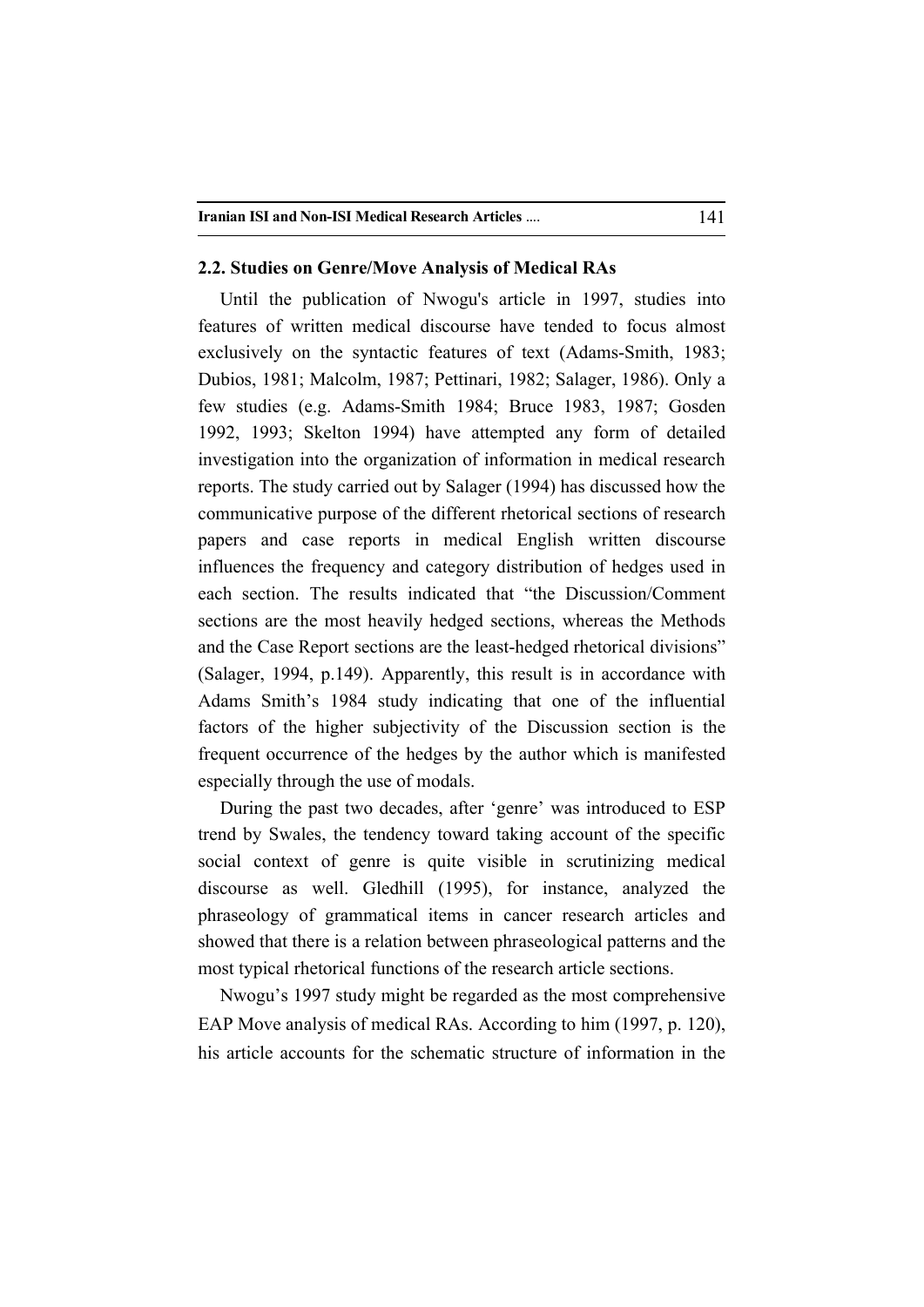medical research paper using Swales' (1981, 1990) genre-analysis model although it represents an application of the model to the whole body of the research article. In his article, he further states that except perhaps for Skelton (1994) who examined the structure of original research papers and Gosden (1992, 1993) who examined the discourse functions of theme in the scientific research article, most genre-based investigations into the research article have focused on isolated sections (e.g. Swales 1981; Cooper 1985; Hopkins 1985; Crookes 1986 for the article introduction; Belanger 1982; Peng, 1987; Hopkins & Dudley-Evans, 1988 for the discussion section). Even Skelton and Edwards' (2000) study embarked on only the Discussion section of medical RAs.

| Move no. | Discourse function                           | Section                  |
|----------|----------------------------------------------|--------------------------|
| 1:       | Presenting Background Information            |                          |
| 2:       | Reviewing Related Research                   | The Introduction Section |
| 3:       | <b>Presenting New Research</b>               |                          |
|          |                                              |                          |
| 4:       | <b>Describing Data Collection Procedure</b>  |                          |
| 5:       | Describing Experimental Procedure            | The Methods Section      |
| 6:       | Describing Data-Analysis Procedure           |                          |
| 7:       | Indicating Consistent Observations           | The results Section      |
|          |                                              |                          |
| 8:       | Indicating Non-Consistent Observations       |                          |
| 9:       | Highlighting Overall Research Outcome        |                          |
| 10:      | <b>Explaining Specific Research Outcomes</b> | The Discussion Section   |
| 11:      | <b>Stating Research Conclusions</b>          |                          |

**Table 1. Moves and their Discourse Functions (Nwogu, 1997)**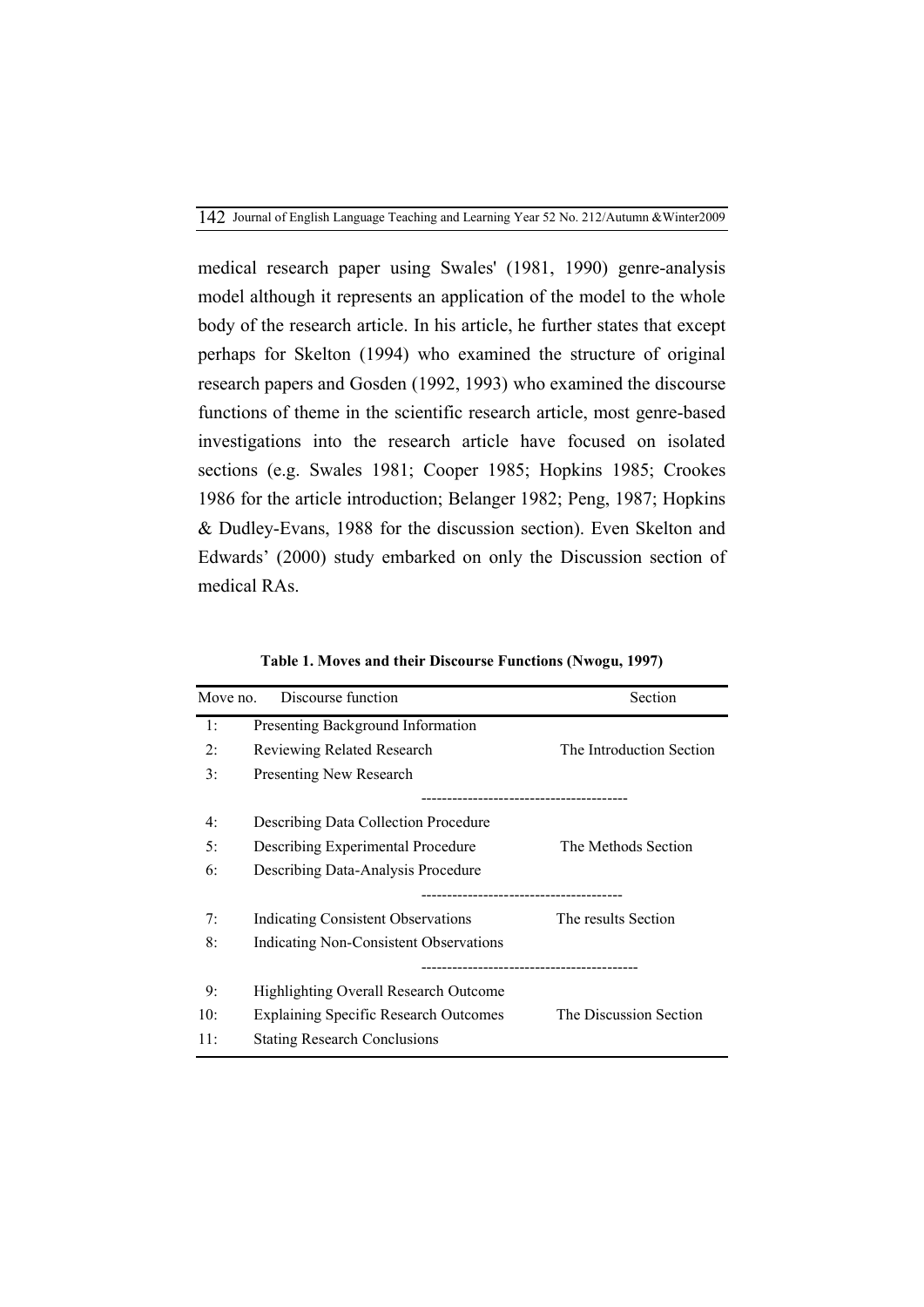While comparing his study with Skelton's (1994), Nwogu argues that both studies characterize the structure of information in medical research paper and both adopt a genre-analysis approach to their descriptions. Skelton's study is, however, intended for a non-specialist audience, i.e. general medical practitioners, which in itself limit the extent of the linguistic analysis that is provided to support observations and claims made in the paper. Nwogu's paper, on the other hand, is written for specialists in the field of linguistics. Therefore, as he himself claims (1997, p. 120), his paper describes Moves with greater linguistic depth and rigor than Skelton's. In addition, Skelton in his account does not characterize the Sub-moves, each performing as a Move by itself, as being done in Nwogu's study. The schema Nwogu finally identified, regarding the four sections of the medical RAs ( Table 1), comprised eleven Moves, out of which 8 were found to be 'normally required'  $(2, 3, 4, 5, 7, 9, 10, 11)$  and three 'optional' (1, 6, 8). As genre understanding developed during the recent years, so the points of concentration have grown to become more micro-structural, delicate, hence, more complex and sometimes mingled with other theories such as SFL (Marco, 2000; Méndez-Cendón & López-Arroyo, 2003; Wang & Bai, 2007).

In the Iranian context, one contrastive study has been conducted by Mahzari (2007) in which she analyzed the Introduction sections of American-English medical research articles and that of Iranian ones written in Persian. The results of her study revealed that "both in English and Persian, the Introduction section of research articles are similar regarding their Move [or sub-move] frequency, but the realization of the moves are radically different in these two languages" (Mahzari, 2007, p. 204). To the present researchers' knowledge,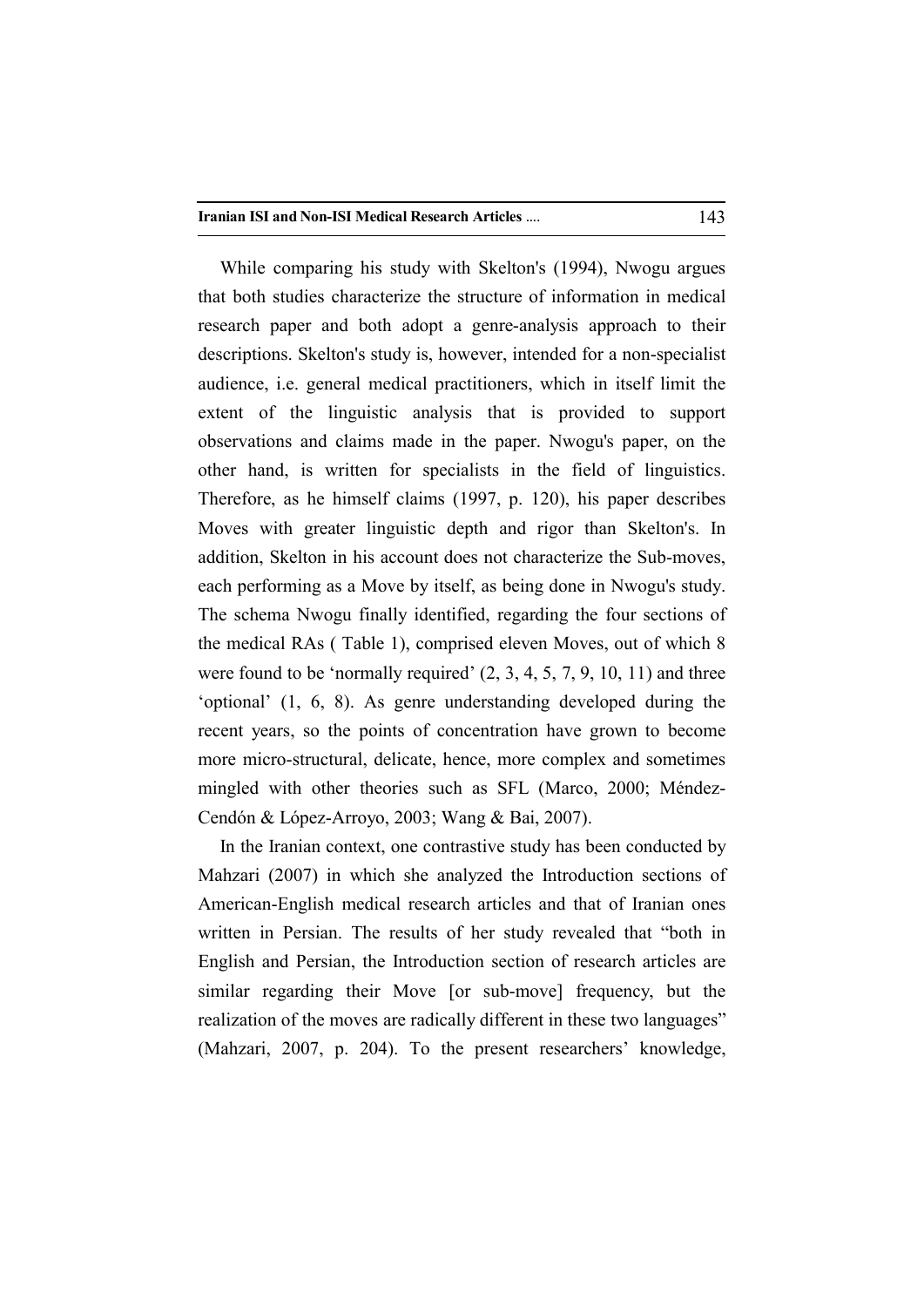however, concerning neither genre analysis of articles in Iranian medical journals in English nor the probable rhetorical differences between ISI and non-ISI medical research no study has been carried out to scrutinize different sections of these articles.

## **3. Method**

### **3.1. The Corpus**

Medical journals may contain different types of articles including, Research Articles (in some journals, called Original Articles), Special Articles, Review Articles, Commentaries, Editorials, Case Reports, etc. The population of this study consists of only the Research Articles and the Original Articles in English, having the well-known IMRD structure (Introduction, Methods, Results, and Discussion), selected from among the articles of Type A and Type B medical journals (explained below) published between January 2008 and February 2009. The criteria for journal selection were representativeness, reputation, accessibility, and not being related to any medical specialty. The three groups of medical journals constituting the population of the study are as follows:

**Type A journals,** consisting of four ISI Iranian medical journals selected from among a list at http://www.sid.ir/en/isi\_iran.asp under the title of 'Iranian journals indexed in international website of ISI'**.**  The criteria for selecting these journals were the general nonspecialized nature of the journals, online availability of the articles of the journals, and, finally; the higher degree of popularity and reputation of the journals among Iranian members of medical profession. These journals are: *Archives of Iranian Medicine*, *Journal of Research in Medical Sciences*, *Iranian Red Crescent Medical Journal*, and *Iranian Journal of Public Health.*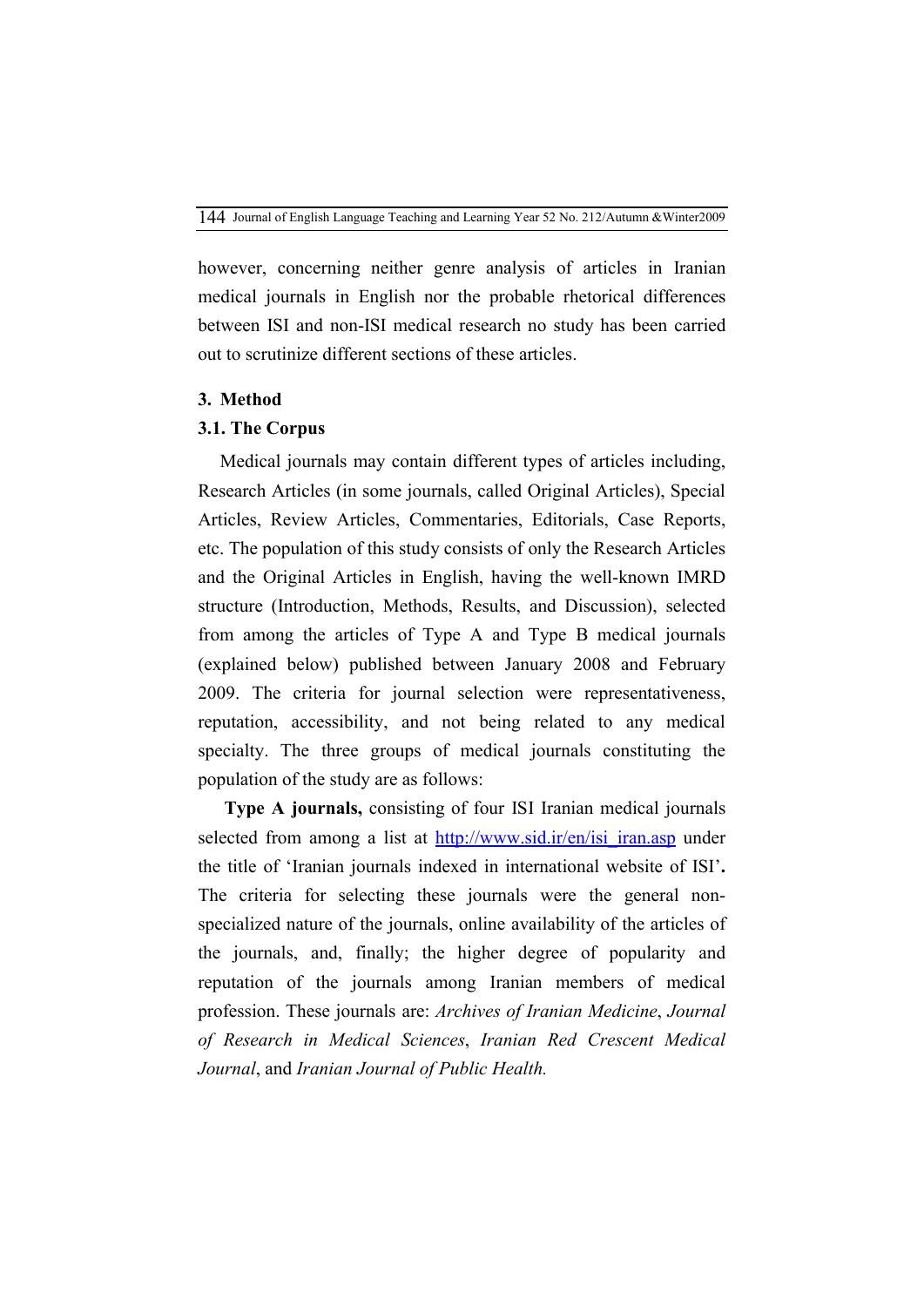### **Type B journals,**

 including four non-ISI Iranian medical journals selected from among the general list of *IRAN MEDEX- Indexing Articles Published in Iran Biomedical Journals* at http://iranmedex.net/english/list.asp. In order to maintain consistency in corpus selection, hence increasing internal and external validity of the contents of the articles, this group of journals also follows the requirements met by the other two groups mentioned above. These journals are: *Iranian Journal of Medical Sciences*, *Medical Journal of Islamic Republic of Iran*, *Shiraz E-Medical Journal*, and *Acta Medica Iranica.* These journals are mostly registered by other international indexing systems such as, Scopus, Index Medicus, Pub Med, Medline, etc.

**The corpus/samples** of the study constitute 64 articles comprising two groups (**Group I and Group II)** each consisting of 32 articles selected respectively from **Type A** and **Type B** journals mentioned above. These articles have been selected through stratified random sampling (http://stattrek.com/Tables/Random.aspx)**.** Although the journals are published either quarterly, bimonthly, monthly, or weekly; during random selection, equal number of articles (i.e., 8 articles) have been selected from among the articles of each journal irrespective of the differences of the frequency of annual publications among the journals.

### **3.2. Instrumentation**

The Introduction and the Discussion sections of the selected articles have been analyzed by means of the utilization of Nwogu's 1997 model (Table 2) consisting of the most frequent Moves/Submoves used in medical RAs.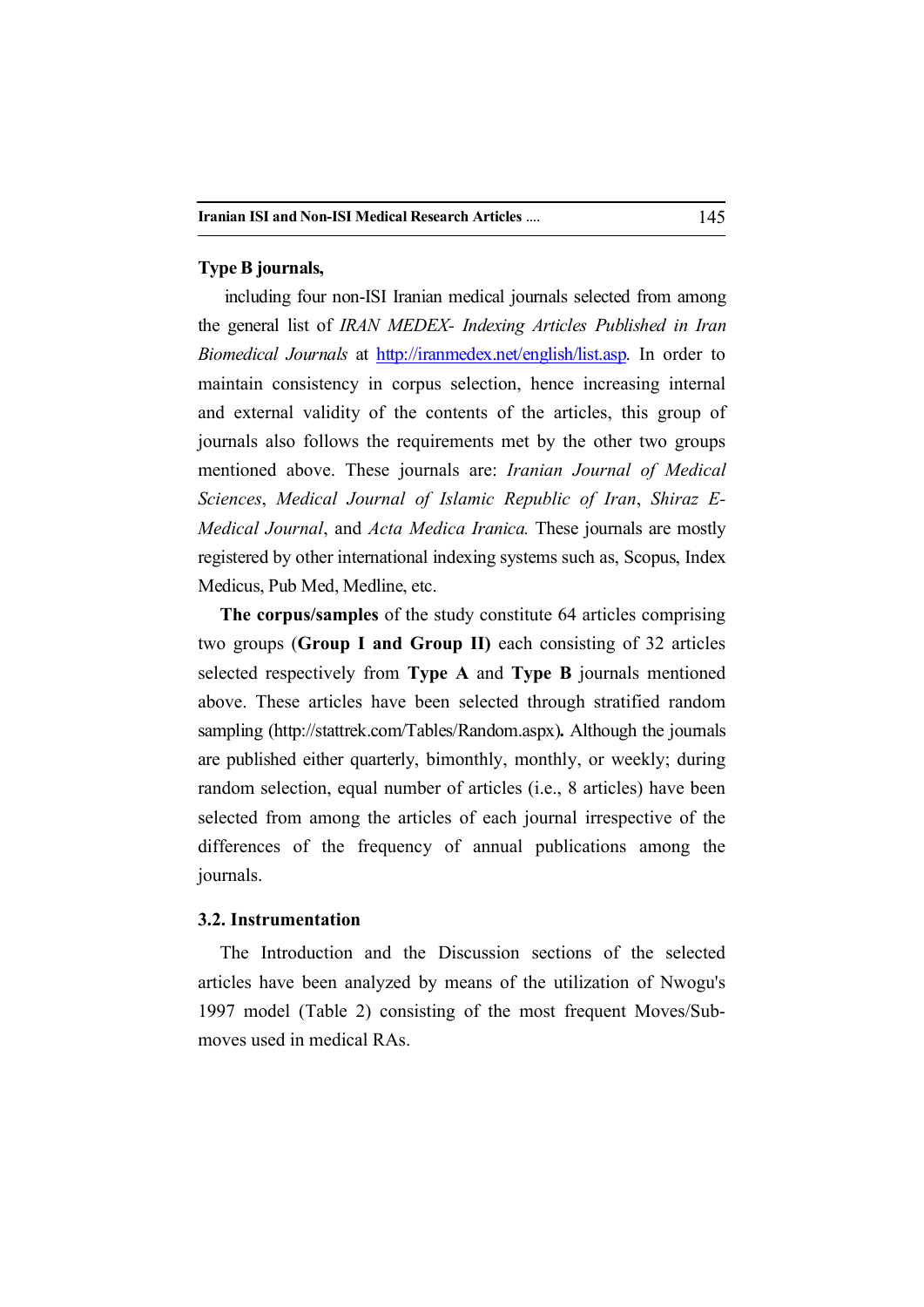**Table 2: Moves and Sub-moves of the Introduction and the Discussion sections of medical research articles (Nwogu, 1997)**

| <b>Moves</b>                                              | <b>Sub-moves</b>                                 |  |  |  |  |  |  |
|-----------------------------------------------------------|--------------------------------------------------|--|--|--|--|--|--|
| <b>The Introduction Section</b>                           |                                                  |  |  |  |  |  |  |
| 1. Presenting Background Information                      |                                                  |  |  |  |  |  |  |
| 1. Reference to established knowledge in the field<br>by: |                                                  |  |  |  |  |  |  |
|                                                           | 2. Reference to main research problems           |  |  |  |  |  |  |
| 2. Reviewing Related Research                             |                                                  |  |  |  |  |  |  |
| by:                                                       | 1. Reference to previous research                |  |  |  |  |  |  |
|                                                           | 2. Reference to limitations of previous research |  |  |  |  |  |  |
| 3. Presenting New Research                                |                                                  |  |  |  |  |  |  |
| By                                                        | 1. Reference to research purpose                 |  |  |  |  |  |  |
|                                                           | 2. Reference to main research procedure          |  |  |  |  |  |  |
| <b>The Discussion Section</b>                             |                                                  |  |  |  |  |  |  |
| 9. Highlighting Overall Research Outcome                  |                                                  |  |  |  |  |  |  |
| 10. Explaining Specific Research Outcomes                 |                                                  |  |  |  |  |  |  |
|                                                           | 1. Stating a specific outcome                    |  |  |  |  |  |  |
| by:                                                       | 2. Interpreting the outcome                      |  |  |  |  |  |  |
|                                                           | 3. Indicating significance of the outcome        |  |  |  |  |  |  |
|                                                           | 4. Contrasting present and previous outcomes     |  |  |  |  |  |  |
|                                                           | 5. Indicating limitations of outcomes            |  |  |  |  |  |  |
|                                                           | 6. Indicating limitations of previous outcomes   |  |  |  |  |  |  |
| 11. Stating Research Conclusions                          |                                                  |  |  |  |  |  |  |
|                                                           | 1. Indicating research implications              |  |  |  |  |  |  |
|                                                           | 2. promoting further research                    |  |  |  |  |  |  |

## **3.3. Move Identification**

To identify the Moves/Sub-moves, propositions were considered to be the unit of analysis since each proposition can generally have an independent communicative purpose although sometimes a Move or a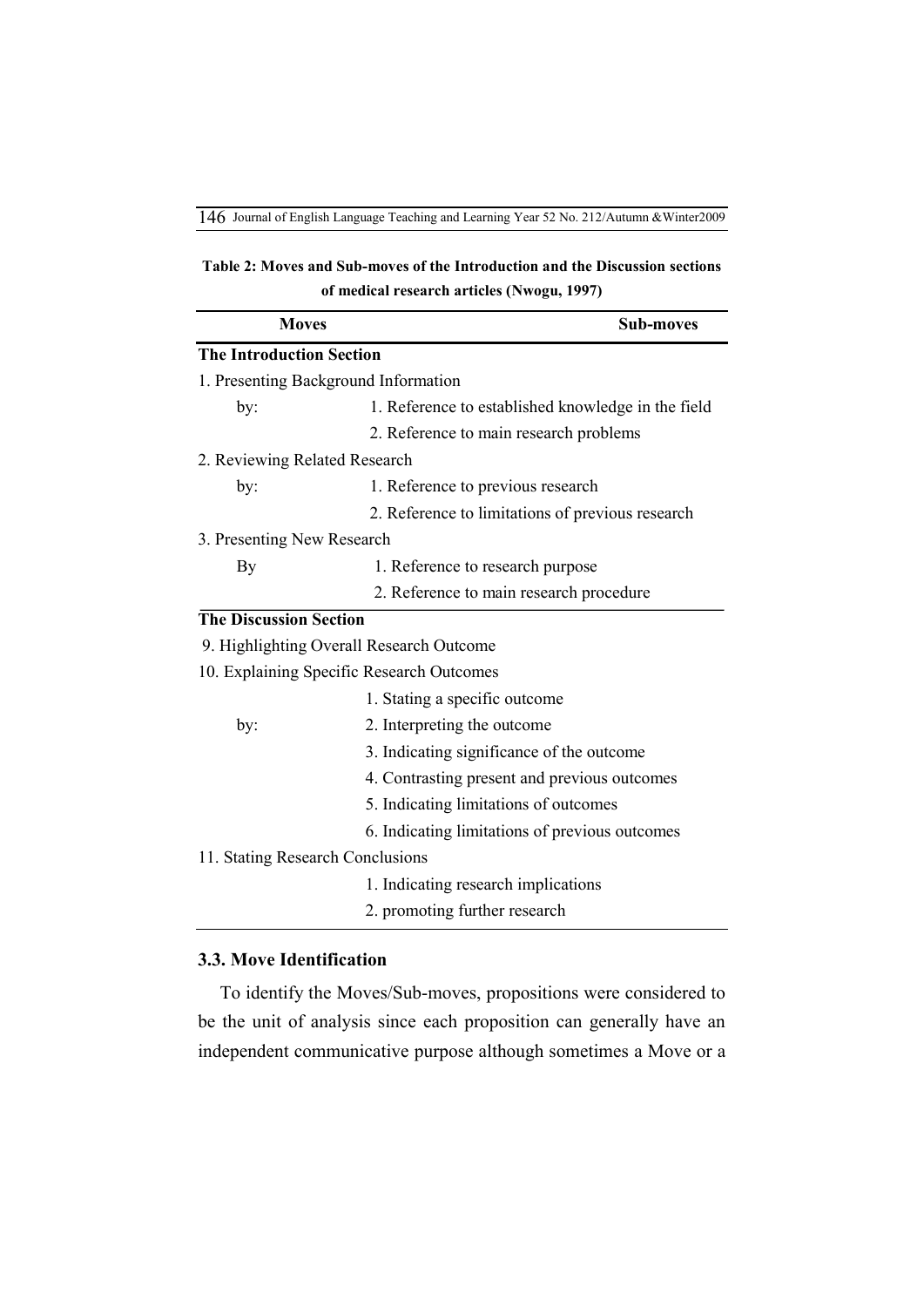Sub-move can be as long as one or more paragraphs. Some Moves/Sub-moves had been used more than once in some of the selected articles based on the demand of their subject matters. However, as the frequencies of using/not using a Move/Sub-move was the matter of concentration, only one time use was considered sufficient for any article to be included in the frequencies. In our study, Moves and their constituents were determined partly through their functions in the context and partly by the aid *metadiscourse signals* which according to Hyland (2005, p. 28) are explicit textual devices representing the writer's overt attempt to create a particular pragmatic or discoursal effect.

### **3.4. Data Analysis**

Since the data are frequency counts, from among the nonparametric tests, Mann-Whitney U Test has been used to see if there are significant differences between the number of Moves and Submoves employed in the Introduction and Discussion sections of Group I and Group II articles. To further compare the frequencies, Pearson and Spearman's rho correlation coefficient has determined the relationship between the data obtained from the two groups.

### **3.5. Intra-rater and Inter-rater Reliability**

To avoid subjectivity, complete Introduction and Discussion sections of three randomly selected articles from the corpus were analyzed by one of the researchers twice with an interval of more than two weeks. Another PhD student of TEFL (Rater 2) as well as an MA holder of TEFL (Rater 3), both having been teaching medical English for several years, were asked to analyze the same sections of the same articles after receiving sufficiently training in how to do the task. As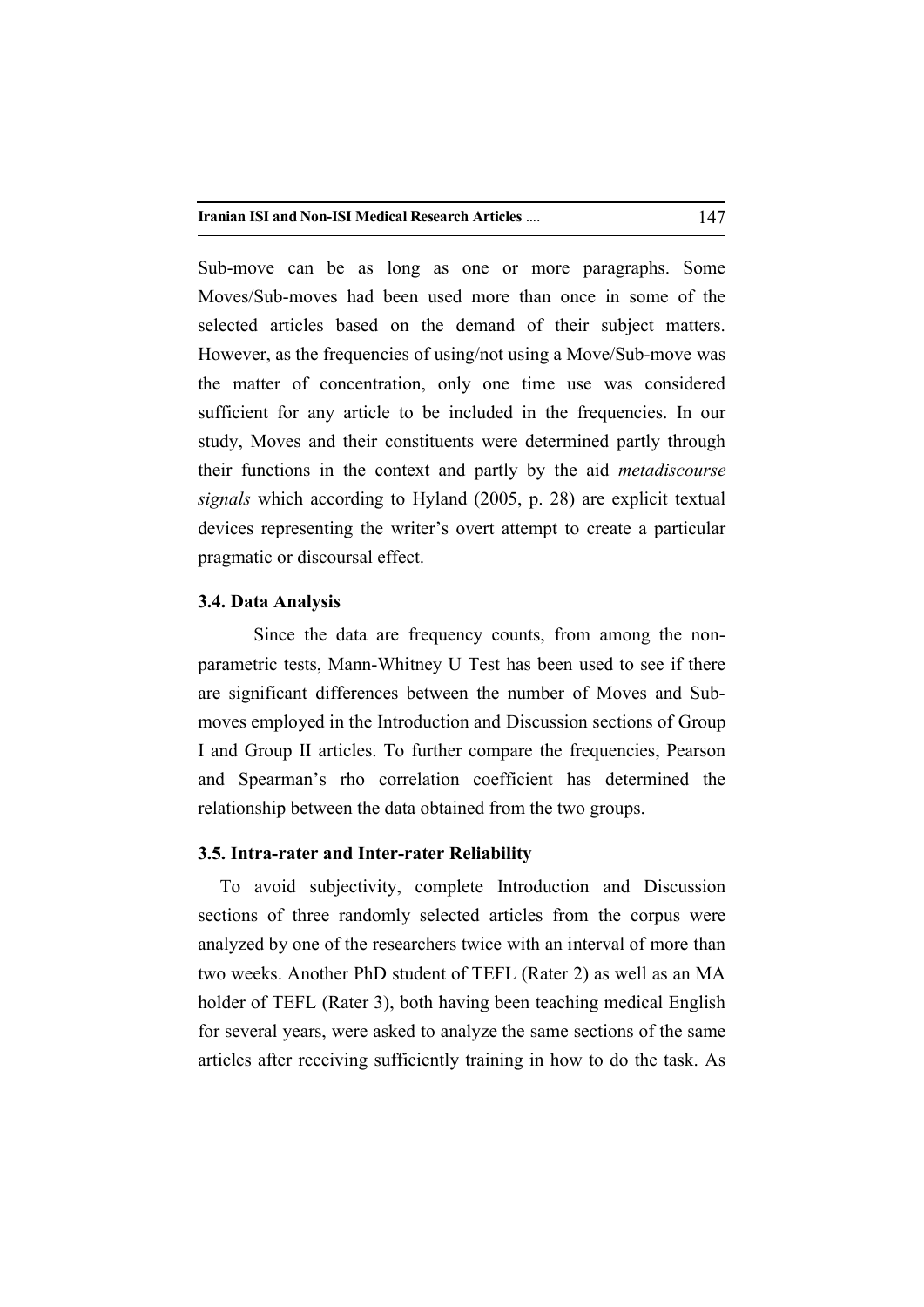can be observed from Table 3, the obtained high correlation coefficient between the two ratings done by the researcher (intra-rater reliability =  $0.805$ ) as well as among the three ratings (inter-rater reliabilities =  $0.616$ ,  $0.754$  and  $0.697$ ) reveals the high reliability of the researcher's judgments in analyzing the texts.

**Table 3: Intra- rater and Inter-rater reliability of Move and Sub-move identification**

| <b>Reliability</b><br>Raters |                  | Spearman Corr. | Sig.(2-tailed) |  |  |
|------------------------------|------------------|----------------|----------------|--|--|
| Intra-rater                  | $1(1)$ -<br>1(2) | $.805**$       | .014           |  |  |
|                              | $1-2$            | $.616*$        | .001           |  |  |
| Inter-rater                  | $1 - 3$          | $.754**$       | .001           |  |  |
|                              | $2 - 3$          | $697**$        | .004           |  |  |

\*\* Correlation is significant at the 0.01 level (2 tailed)

\* Correlation is significant at the 0.05 level (2 tailed)

### **4. Results**

 As stated earlier, the Introduction and the Discussion sections of all selected articles were analyzed and the frequency of the Moves and their sub-moves used across the articles of both Groups I and II articles was separately calculated. Tables 4 and 5 below show the Move and the Sub-move frequencies in the corpus respectively.

**Table 4: The frequency of the Moves used by Group I and Group II articles**

| Group        |    | <b>Moves, Introduction</b> |    | <b>Moves, Discussion</b> |     |  |  |  |
|--------------|----|----------------------------|----|--------------------------|-----|--|--|--|
| <b>Moves</b> | Mo | Mo                         | Mo | Move                     | Mov |  |  |  |
| Group        |    |                            |    |                          |     |  |  |  |
| Group        |    |                            |    |                          | 29  |  |  |  |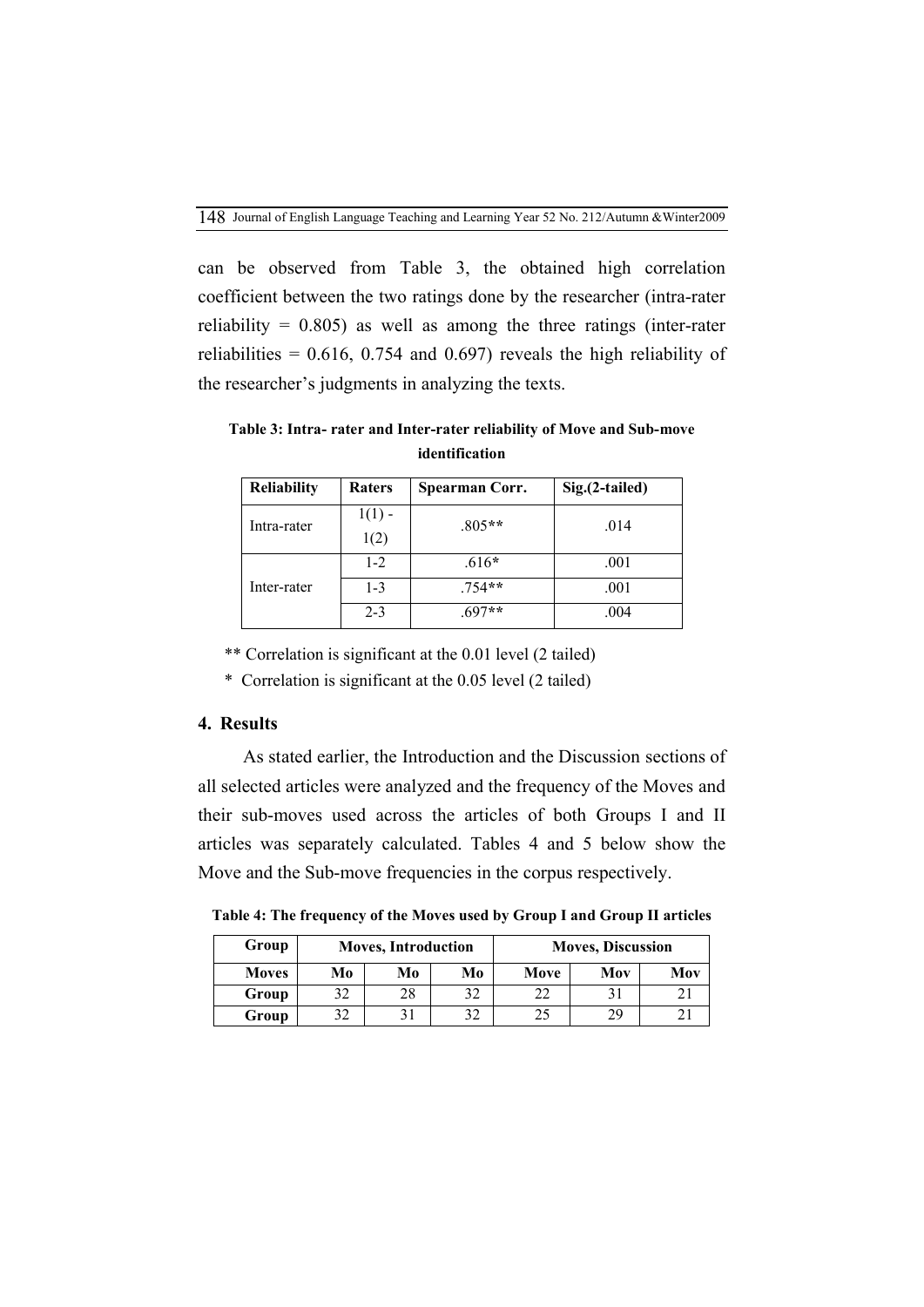| <b>Groups</b>                                                                                        | Sub – Moves, Introduction |  |  |              |    | <b>Sub - Moves, Discussion</b> |    |    |             |    |    |  |   |  |
|------------------------------------------------------------------------------------------------------|---------------------------|--|--|--------------|----|--------------------------------|----|----|-------------|----|----|--|---|--|
| Sub-Moves  1.1   1.2   2.1   2.2   3.1   3.2   10.1   10.2   10.3   10.4   10.5   10.6   11.1   11.2 |                           |  |  |              |    |                                |    |    |             |    |    |  |   |  |
| <b>Group I</b>                                                                                       | 31                        |  |  | $10 \mid 31$ |    | 2                              | 21 | 23 | 17          | 27 | 12 |  |   |  |
| <b>Group II</b>                                                                                      | 32                        |  |  |              | 32 |                                |    |    | $\mathbf Q$ | 29 | 14 |  | 6 |  |

**Table 5: The frequency of the Sub-moves used by Group I and Group II articles** 

As can be observed in Table 6, the results of four Mann-Whitney U Tests show that the significance level in all the four Tests are larger than 0.05. Therefore, the null hypotheses are verified and there are not any significant differences between the number of Moves and Submoves used in both Introduction and Discussion sections of Groups I and II articles. Table 5 further clarifies the similarity between the four sets of frequencies explaining that there are high correlation coefficients between the number of Moves as well as the Sub-moves employed by the writers of the two sets of the articles.

**Table 6: Results of Mann-Whitney U Tests**

| <b>Moves/Sub-moves</b>         | Asymp. Sig (2-tailed) |        |
|--------------------------------|-----------------------|--------|
| <b>Moves, Introduction</b>     | .796                  | $-258$ |
| <b>Moves, Discussion</b>       | 1.000                 | .000   |
| <b>Sub-moves, Introduction</b> | -747                  | $-323$ |
| <b>Sub-moves, Discussion</b>   | 878                   | - 158  |

**Table 7: Results of Pearson and Spearman rho's correlations** 

|                  |             | Pearson          | Spearman rho (rank order)  |                                 |  |  |
|------------------|-------------|------------------|----------------------------|---------------------------------|--|--|
| <b>Variables</b> | Correlation | $Sig.(2-tailed)$ | Correlation<br>Coefficient | $\left  Sig.(2-tailed) \right $ |  |  |
| Moves, Intro.    | $1.000**$   | 0.000            | $1.000**$                  |                                 |  |  |
| Moves, Dis.      | $0.908**$   | 0.275            | $1.000**$                  |                                 |  |  |
| Sub-moves,       | $0.990**$   | 0.000            | $0.941**$                  | .005                            |  |  |
| Sub-moves, Dis.  | $0.835**$   | 0.10             | $0.807*$                   | .015                            |  |  |

\*\* Correlation is significant at the 0.01 level (2 tailed)

\* Correlation is significant at the 0.05 level (2 tailed)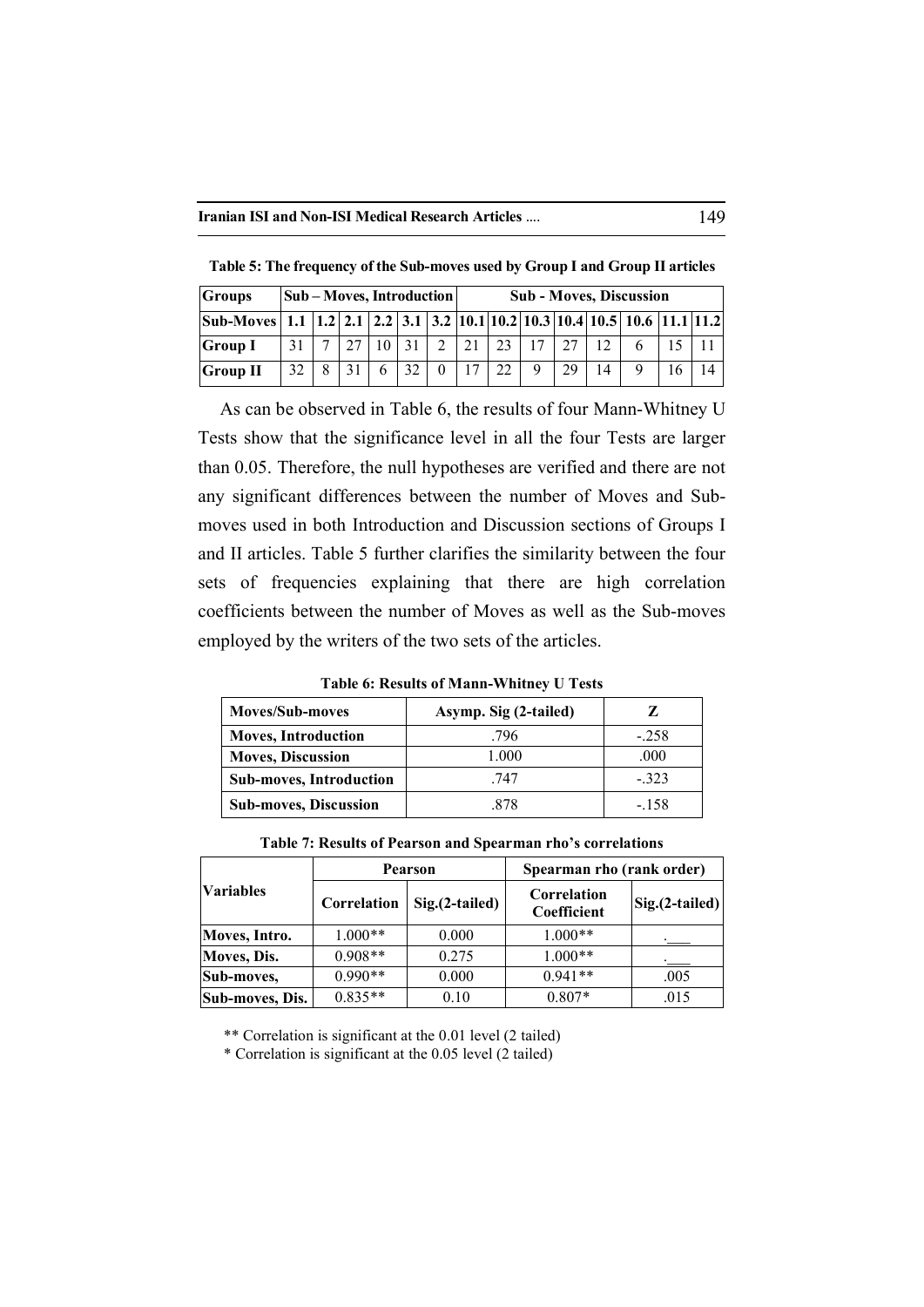It should be noted that Move deployment was, however, proved to be only one of the rhetorical aspects of writing medical RAs. Other findings of the present study which gradually emerged during the Move/Sub-move identification showed that there are other factors which can also affect the illocutionary force of the ideas. For instance, different Moves/Sub-moves related to each section of medical RAs in Nwogu's model appeared frequently in other sections in our study. On the other hand, appropriate, adequate, and skillful use of discourse/metadiscourse markers in the articles was shown to be the most essential factor facilitating the laborious process of Move/Submove identification. The function of these markers was more pronounced in distinguishing between Sub-moves 1.1 and 2.1. These points as well as some other factors have been discussed in the next section.

One problem occurred during data collection procedure was the difficulty of gaining access to some of Iranian non-ISI medical journals, such as *Medical Journal of Islamic Republic of Iran,* as they are not available online although some are publishing quite valuable articles. This issue entails obscurity of these journals which, in turn, reduces readership both nationally and internationally. Online access to the articles can, therefore, lead to higher impact factor.

### **5. Discussion and Conclusions**

The findings generally revealed that Moves and their Sub-moves in the Introduction and Discussion sections of medical RAs of ISI and non-ISI Iranian journals have been exploited with quite similar frequencies. It can, therefore, be claimed that, at least from the point of view of the types of information provided in the Introduction and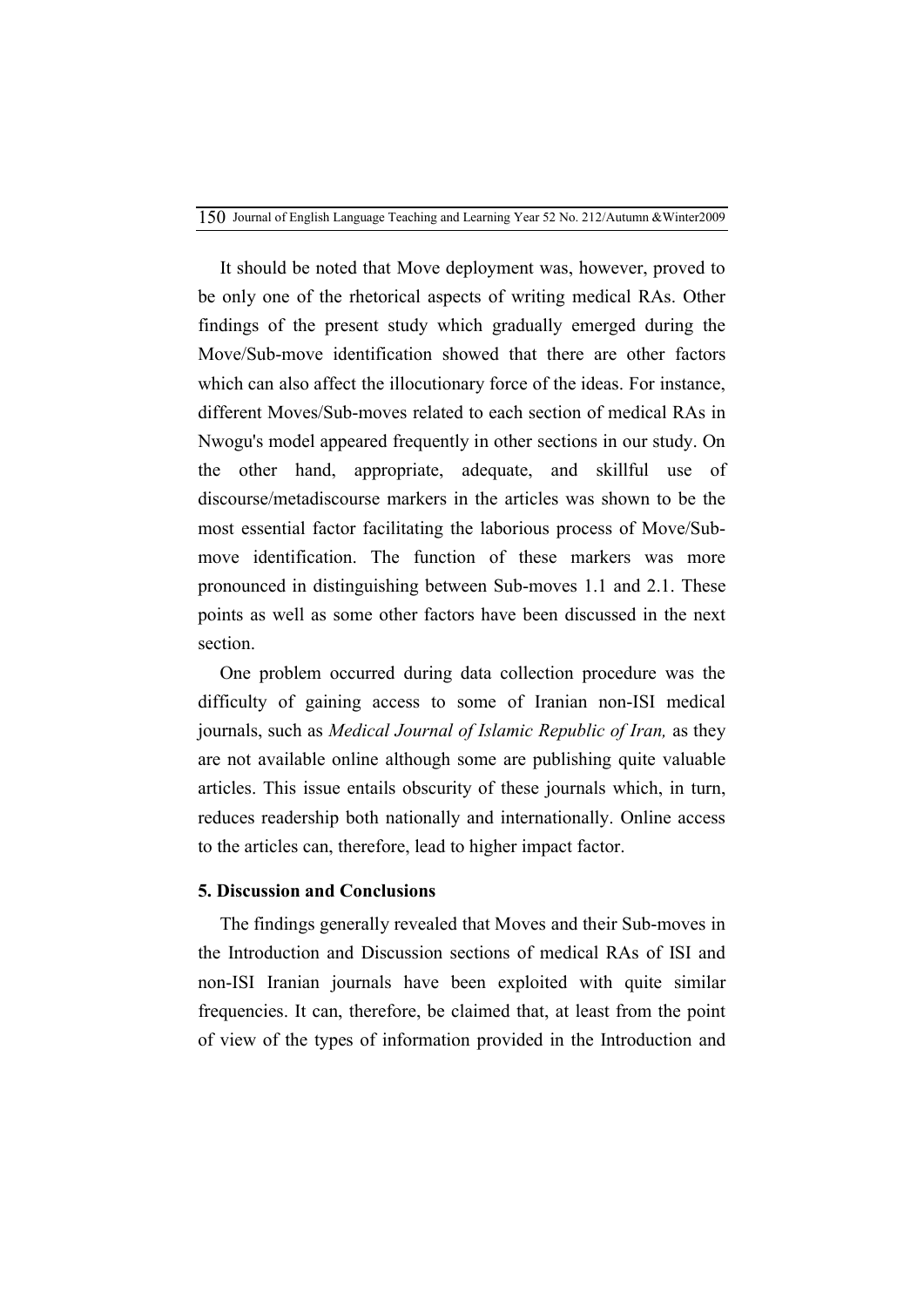Discussion sections, Iranian non-ISI medical journals are as valid as their ISI counterparts.

### **5.1. Moves/ Sub-moves in Unusual Sections**

Most studies on Move analysis have treated each research article section as an independent entity and have not taken any account of various possibilities when the influence of the other sections on the organization of an individual section or when a Move (or Moves) of one section appears in another section. This neglect is also apparent in Nwogu's study. There are some exceptions, however, like Berkenkotter and Huckin's study (1995) which relates their analysis of the Discussion to the Introduction and Ruiying and Allison (2003) who have moved from Results to Conclusions. In the present study, as well, attention has been paid to consider the frequent cases where Submoves, based on the necessity felt by the authors, have occurred in sections different from those mentioned in Nwogu's model. For instance, in one of the Iranian ISI medical articles of the corpus, at the beginning of the Discussion section, the following three Sub-moves of the Introduction section were also present:

The treatment of high myopia by PRK remains a challenge [Sub-move 1.1]. The evidence of grater haze formation associated with regression of refractive correction, and the higher accuracy of LASIC in the treatment of high ametropias, discouraged interests in making PRK more predictable, safe and effective for highly myopic corrections [Numerical Reference][Submove 2.1]…. By collecting data in a systematic fashion and keeping as many variables as possible constant, this study was designed to examine the efficacy and long-term stability of PRK along with a 45 seconds … [Submove 3.1].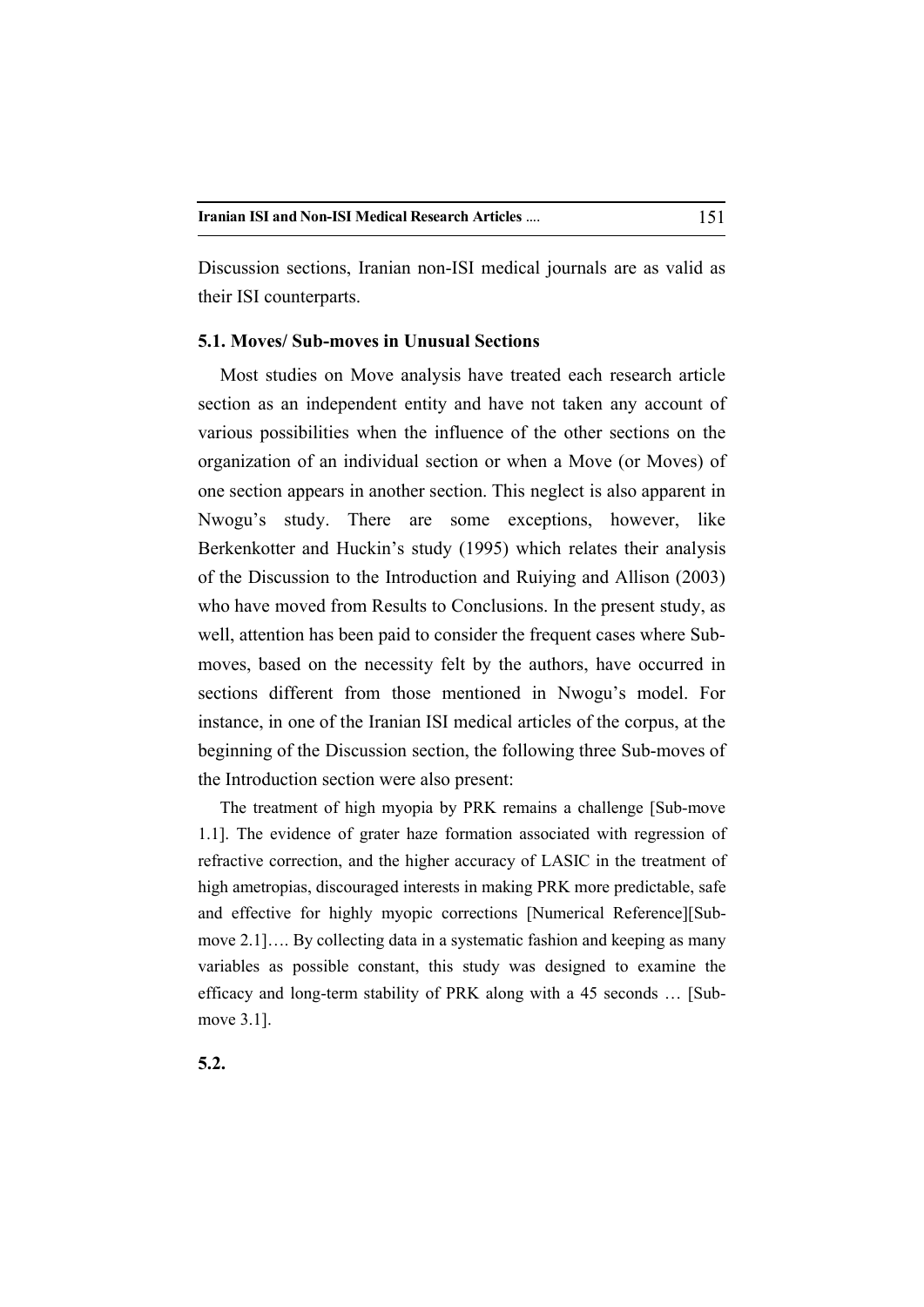### **5.3. The Significance of the Use of Metadiscourse Markers**

During Move/Sub-move identification, it was discovered that in addition to Move deployment, there are other rhetorical aspects of writing medical RAs which can greatly influence comprehensibility of the discourse, thus the illocutionary force of the ideas. In the present study, for instance, appropriate, adequate, and skillful use of discourse/metadiscourse markers in the articles was shown to be the most essential factor facilitating the process of Move/Sub-move identification. The function of these markers is, for instance, more pronounced in distinguishing between Sub-moves 1.1 (Reference to established knowledge in the field) and 2.1 (Reference to previous research). This problem partly arises because compared to APA, Vancouver citation technique, being employed in medical RAs worldwide, is more mechanical and less revealing of the writers' own attitudes. This fact, however, has caused the writers not to be able to manifest their intentions of presenting the ideas through use of appropriate meta-discourse markers which sometimes makes it arduous to find out if a particular idea belongs to the introductory background knowledge (1.1) or to the related research (2.1).

The confusion occurs whenever in the Introduction section of Iranian medical RAs, some writers start giving citations from the first sentences up to introducing the research purpose (Sub-move 3.1) without any use of markers to present their intentions and attitudes. The following text is the Introduction section of an ISI article of the corpus in which use of numerical references without any sign of metadiscourse markers has deprived the article from Sub-move 1.1, making the first three sentences resemble Sub-move 2.1. Only the last sentence shows the purpose of the study (Sub-move 3.1) by means of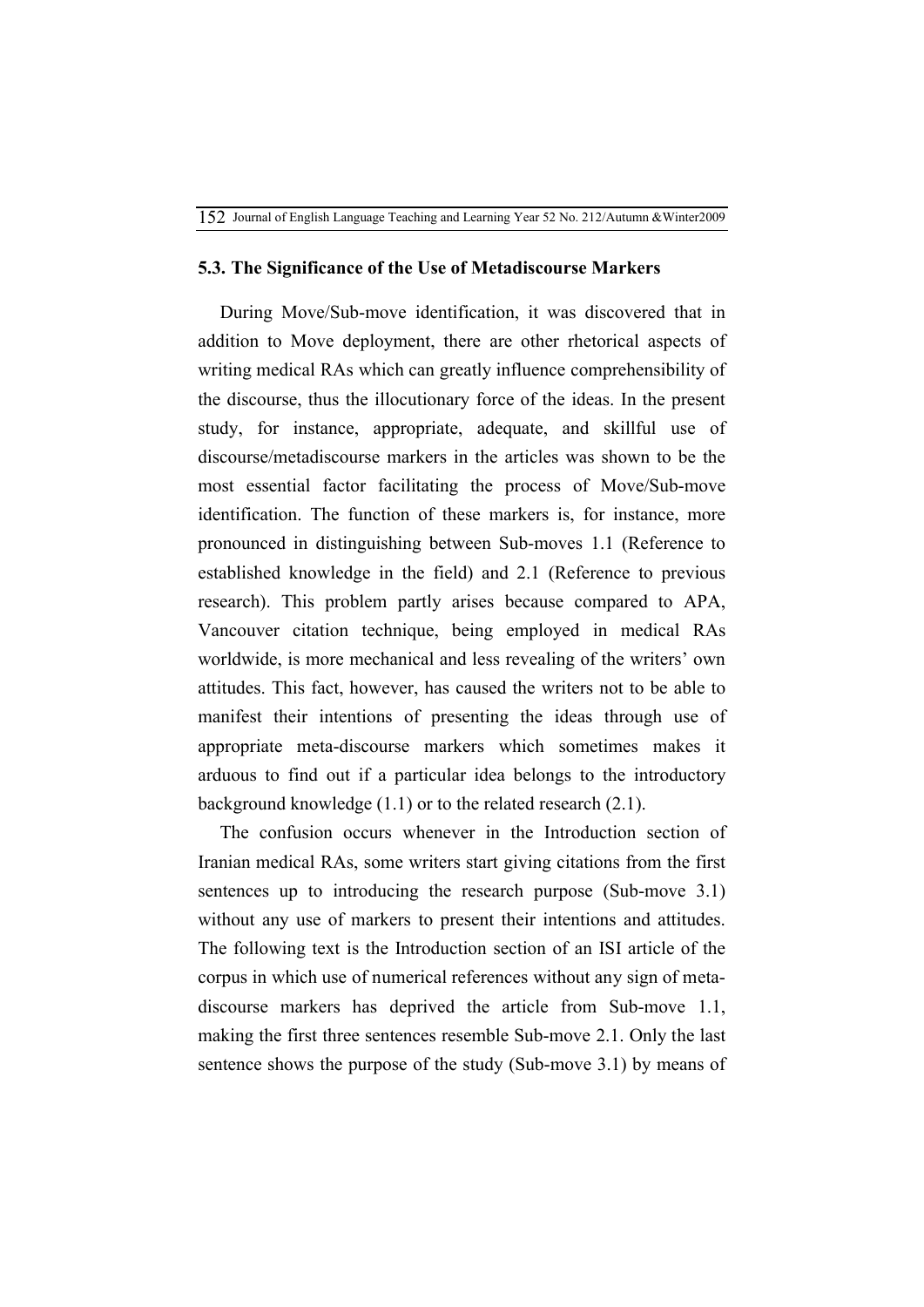the Endophoric Marker (Hyland, 2005, p. 49) 'This pilot doublecenter study' and the verb 'designed for':

Poliomyelitis is an acute viral infectious disease spread from person-toperson, primarily via the fecal-oral root [numerical reference (N.R.)]. Poliovirus is a highly contagious human pathogen, which spreads easily via human-to-human contact [N.R.] but cannot naturally infect other species [N.R.]…. Cardioembolic strokes represented 14% of the Stroke Data Bank, [N.R.] 20% of the Lausanne Stroke Registry [N.R.], and 25.6% of the German Stroke Data Bank [N.R.]. **This pilot double-center study** was **designed for** evaluation of cardioembolic mechanisms in patients with ischemic stroke.

 During Move analysis of the articles, when encountering similar problems in Move/Sub-move identification, it is suggested to take advantage of the semantic/ideational functions of the propositions rather than the textual ones as the researcher and the raters did so in this study.

Other factors in this study which were found to further affect Move/Sub-move identification, thus the illocutionary force of the information, were the *quality of paragraph development*, *fluency*, and *the amount of errors in form*. As Move/Sub-move recognition deals with understanding the way information has been organized, these three factors can also affect the degree of overall comprehensibility of an article on the part of the reader. It is worthwhile to mention that, as experienced by the researcher and the raters of the present study, during Move identification in Iranian medical RAs, the existence of proper metadiscourse markers was even able to effectively compensate for the flaws in the rhetorical quality of an article regarding the three factors mentioned above. The reverse did not turn out to be true meaning that even robust paragraph development, high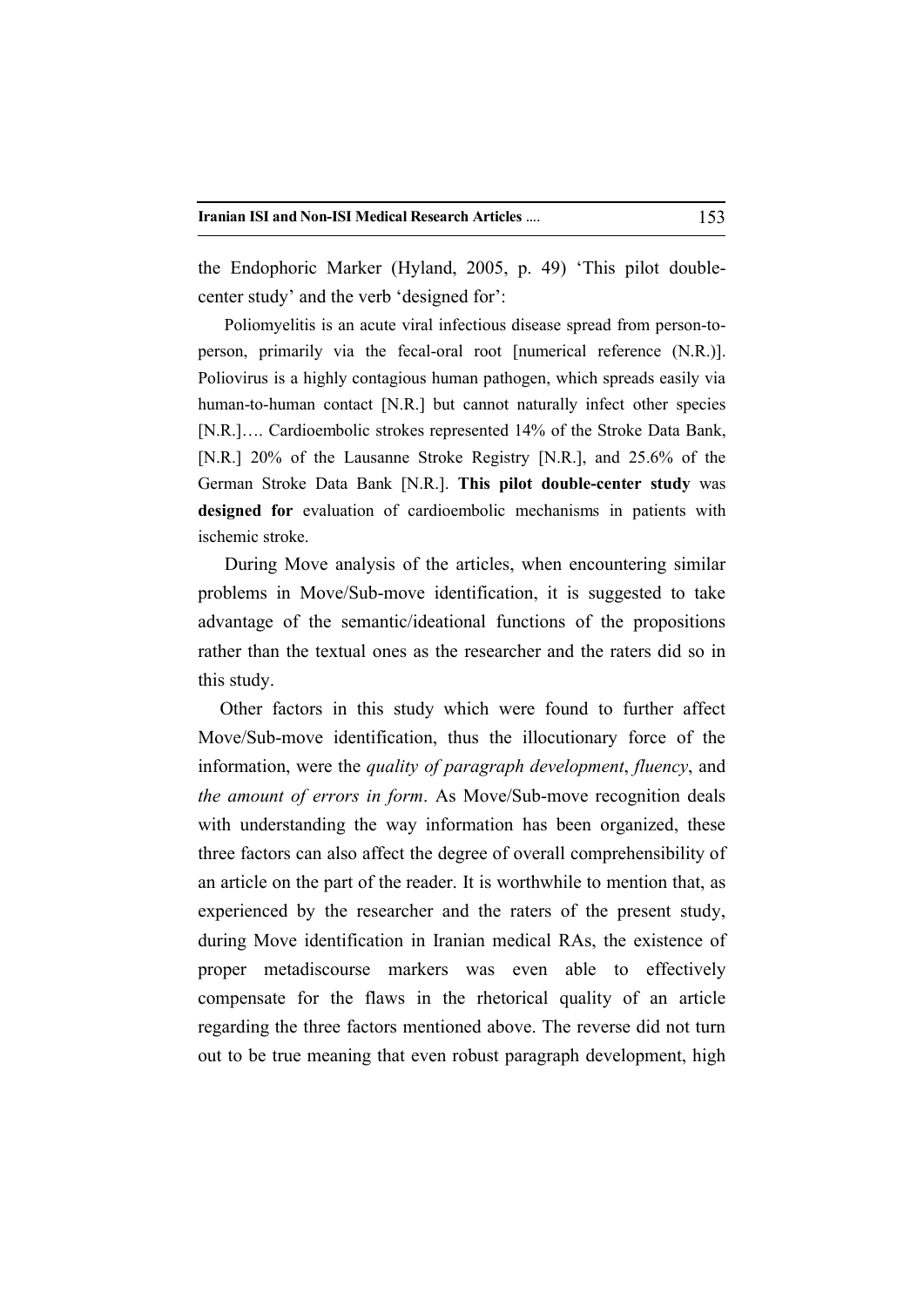degree of fluency, and absence of grammatical errors together could not thoroughly compensate for the damage to comprehensibility caused by lack of meta-discourse markers.

### **5.4.Article Evaluation Process by Journal Editors**

 Those having experienced the attempt of publishing articles in academic journals might have felt that different editors of the same journals have reacted differently to the same article either from the form or the content viewpoints. Since there are not any unequivocal universal – or at least regional – guidelines being constantly fed by reliable scientific research findings during article evaluation process, it seems that the editors' decisions are taken partly based on the Editorial Board's regulations, and partly based on their own intuitions and personal knowledge. From what Stayanand, the editor-in-chief of *The Lancet* – one of the world's leading medical journals – has stated (personal communication, Feb. 26, 2008), it can be understood that the articles of this journal usually undergo the following two steps of drastic changes while being evaluated:

1) Prior to acceptance; a rigorous process of peer review causing the paper being re-written two or three times to improve the scientific content, as well as the linguistic and the grammatical aspects,

2) After being accepted; the papers are edited for clarity, brevity, and accuracy to ensure consistency and readability.

As the second part of Satyanand's transparent statements in her email clearly denies the presence of any linguists (or probably applied linguists) among the editors of the journal, it can be inferred that, probably, the findings of genre analysis studies of applied linguists are not utilized during the above-mentioned two steps either.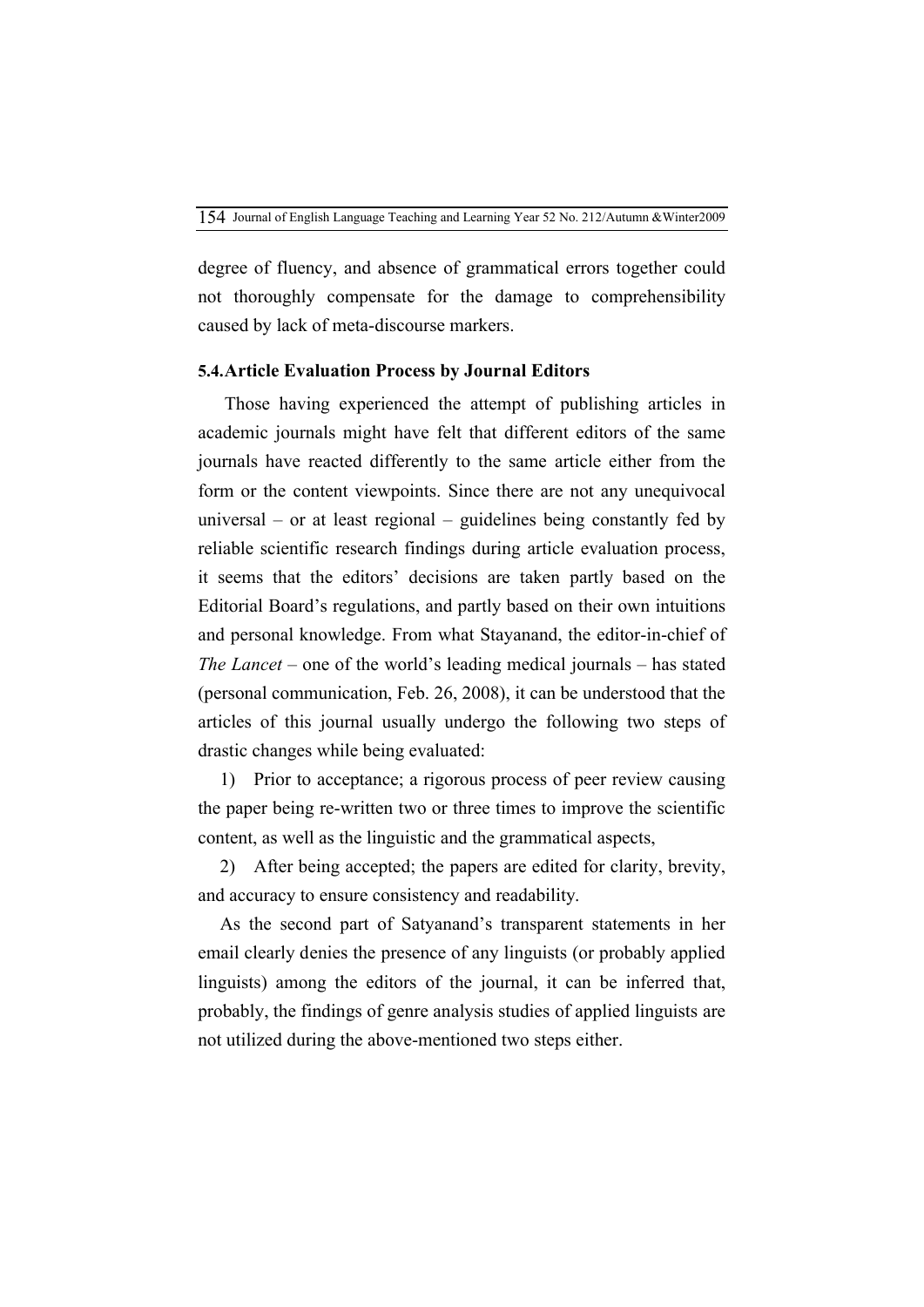### **5.5.Journal Selection Process by Thomson Reuters**

Considering the ambiguous criteria Thomson Reuters has announced to follow while evaluating journals for coverage (namely, the journal's basic publishing standards – i.e., timeliness of publication, adherence to International Editorial Conventions, and English Language Bibliographic information – its editorial content, the international diversity of its authorship, and the citation data associated with it), the same question is aroused here if the findings of genre analysis studies of applied linguistics are taken into account during journal selection process or if the linguists or applied linguists are recruited to help carry out the process.

These questions entice one to think skeptically about the true value which should be granted to the application of genre analysis studies and, simultaneously, persuade those working in this area to justify the merits and the versatility of their findings.

### **6.Implications for SL/FL Teaching and Journal/Article Evaluation**

The findings of this study and other similar ones can be exploited for pedagogical purposes of how to present information in the Introduction and the Discussion sections of medical RAs. In an RA writing classroom, it is crucially important to illustrate the flexibility that a creative writer may need to apply in the type of information presented in the RA sections whenever the subject matter demands without causing any impairment to the overall fluency, unity, and coherence of the article.

On the other hand, the valuable findings of the plethora of studies conducted in ESP genre analysis in general, and move analysis in particular, including those of ours, can potentially be beneficial during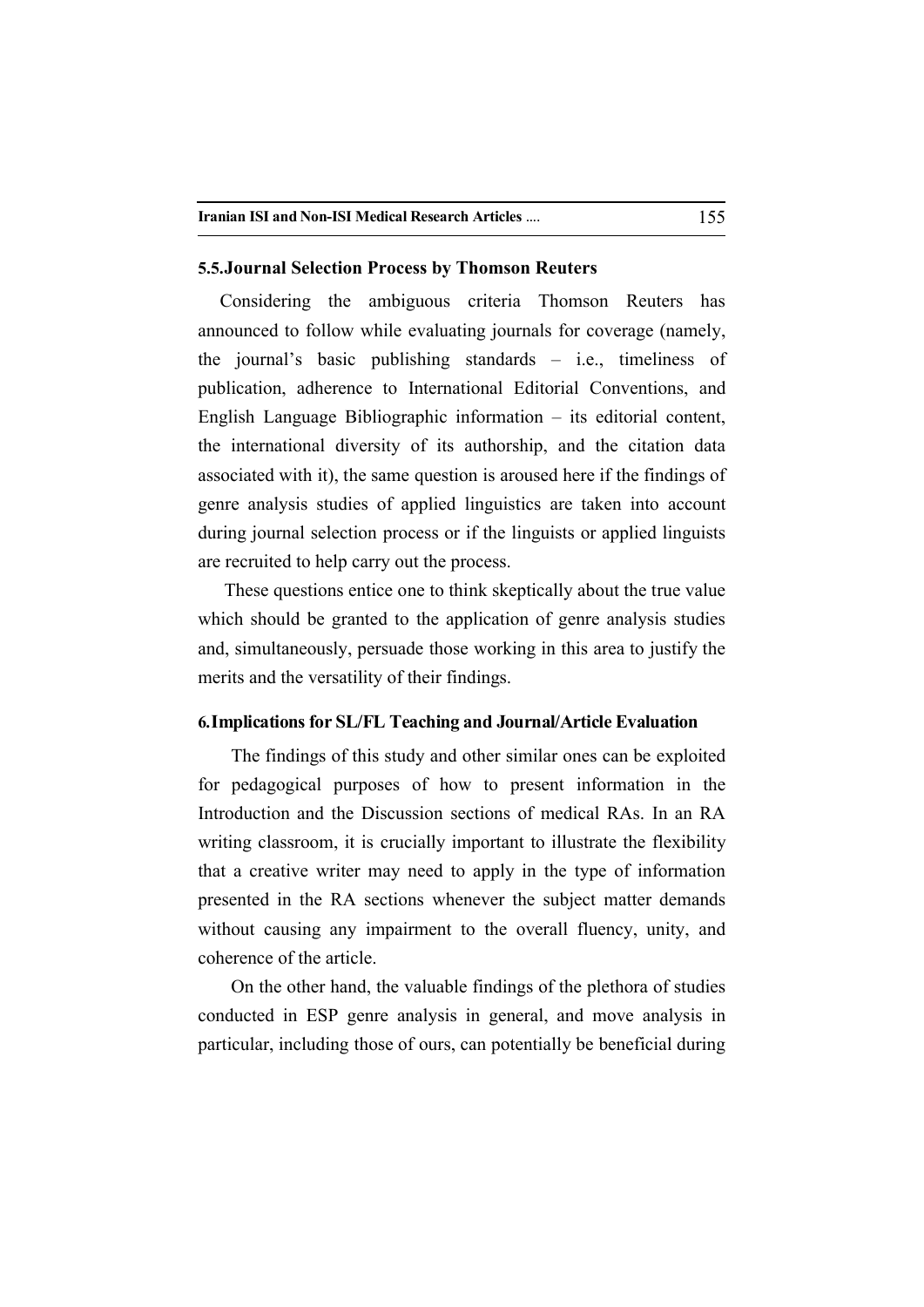different processes of *article evaluation* and *journal selection/evaluation.*

### **7.Suggestions for Further Research**

In order to display a more profound description of Iranian medical research articles, further studies should be conducted to scrutinize the Methods and the Results sections as well as the overall rhetorical aspects of these two sets of the articles such as, use of metadiscourse markers, paragraph development, fluency, etc. Such studies can manifest if the articles published in peer-reviewed 'international journals' are truly more *valuable* than those published in other journals. By the term 'international journals', we do not mean those journals that Swales (2004, p. 1) has ironically criticized as increasingly having the meaning of "…those that accept only articles written in English and are published in Western Europe and North America", but those articles in English in the journals registered by Thomson Reuters, being published in *the Inner Circle* (L1 varieties, e.g. the USA, the UK, etc.), *the Outer Circle* (ESL varieties, e.g. India, Malaysia, etc.), or *the Expanding Circle* (EFL varieties, e.g. Iran, China, etc.) (Kashru, 1990).

**Acknowledgement:** The authors would like to thank Professor John Swales for sending the manuscript of chapter seven of his 2004 book; *Research genres: Explorations and applications* as well as his valuable comments on the sources used in the present study.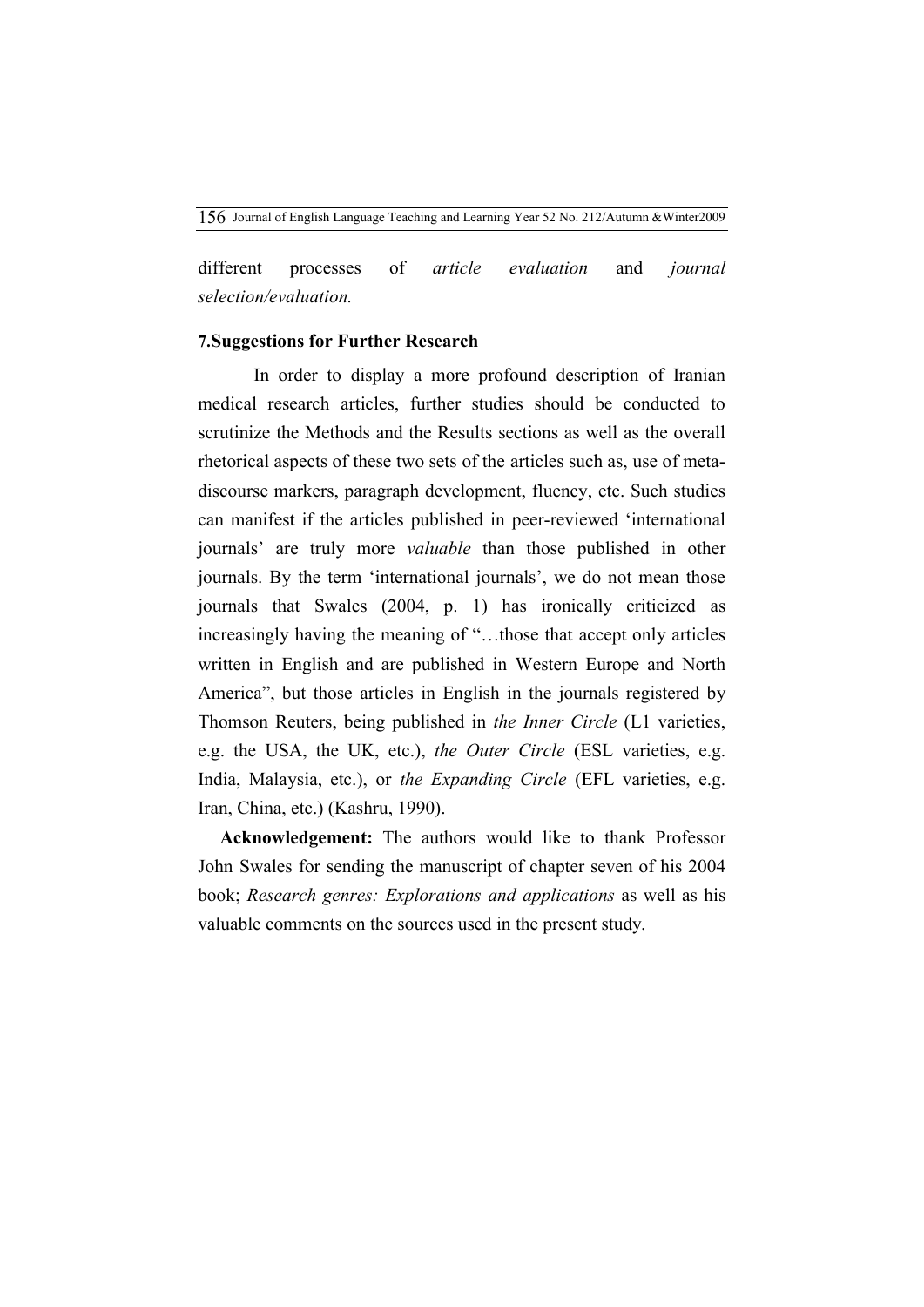### **References**

Adams-Smith, D. E. (1983). *Prescribing and general practice: Style in medical journal*. Paper presented at TESOL Conference, February 1983.

Adams-Smith, D. E. (1984). 'Medical discourse: Aspects of authors' comments', *The ESP Journal*, 3, 25-36.

Adams-Smith, D. E. (1987). 'Variation in field-related genres'. *ELR Journal*, 1, 10-32.

Alcaraz Ariza, M & Navarro, F. (2006). 'Medicine: Use of English'. In *Encyclopedia of language and Linguistics*. URL:

Bahrami, A. & Riazi, A. (2009). *Iranian scholars and scientific publications in English: Attitudes, problems and strategies*. Paper presented at The 7<sup>th</sup> International TELLSI Conference, October 20-22, 2009. Yazd: Yazd University.

Belanger, M. (1982). *A preliminary analysis of the structure of the discussion sections in ten neuroscience journal articles*. (Mimeo), LSU, Aston University Reference Collection.

Berkenkotter, C. & Huckin, T.N. (1995). *Genre knowledge in disciplinary communication: Cognition/culture/power*. Hillsdale, NewJersy: Lawrence Erlbaum Associates.

Brett, P. (1994). 'A genre analysis of the result sections of sociology articles'. *English for Specific Purposes*, 13(1), 47-56*.*

Bruce, N. J. (1983). *Rhetorical constraints of information structure in medical research report writing*. Paper presented at the ESP in the Arab World Conference, August 1983, Aston Unigersity, U.K.

Connor, U.; Davis, K; & De Rycker, T. (1995). 'Correctness and clarity in applying for overseas jobs: a cross-cultural analysis of U.S. and Flemish applications'. *Text*, 15(4), 457-476.

Cooper, C. (1985). *Aspects of article introductions in IEEE publications*. Unpublished M.Sc. dissertation, Aston University, U.K.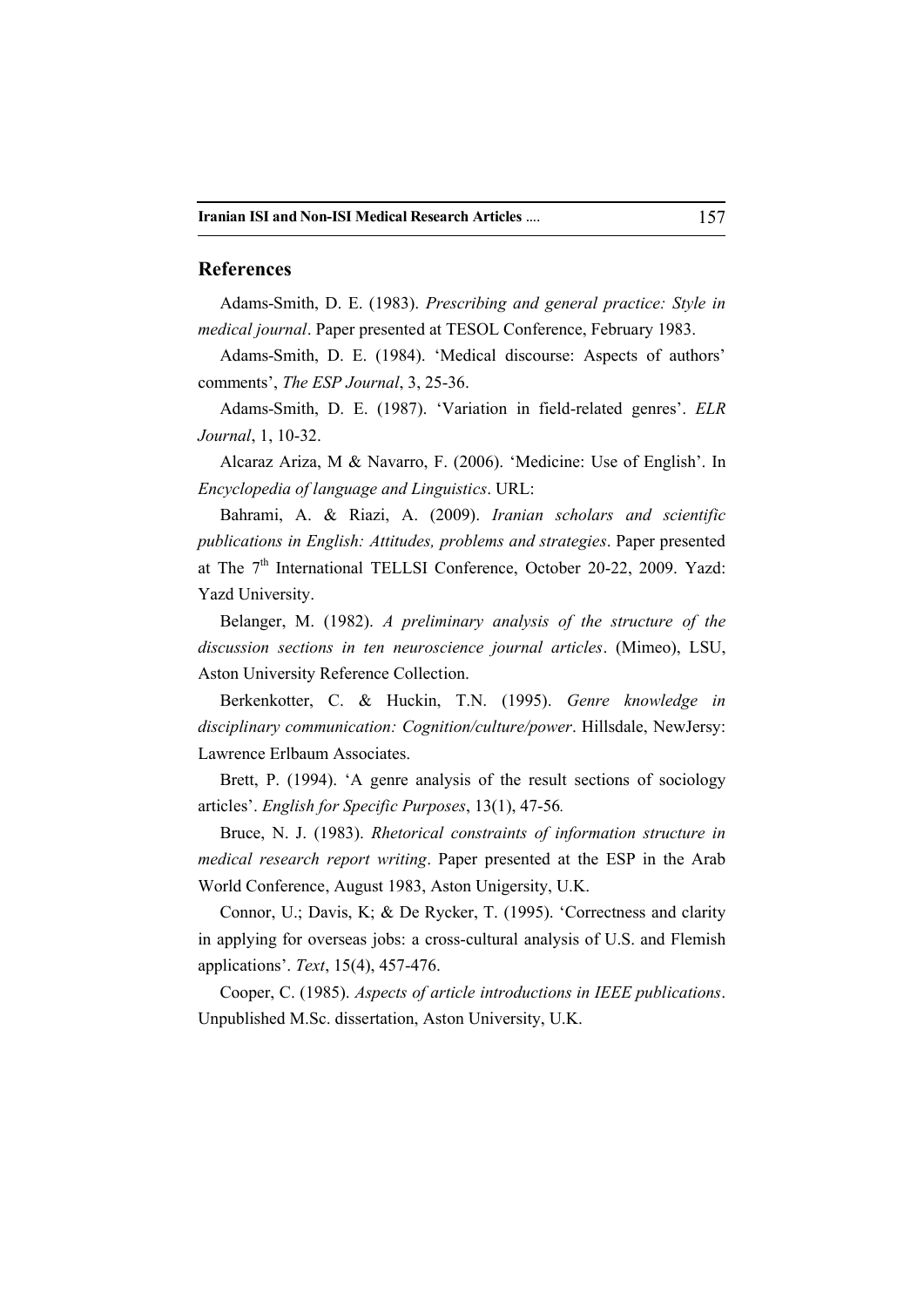Ding, H. (2007). 'Genre analysis of personal statements: Analysis of moves in application essays to medical and dental schools'. *English for Specific Purposes,* 26, 368-392.

Dubios, B. L. (1981). 'The construction of noun phrases in biomedical journal articles'. In J. Hoedt, L. Lundquist, H. Picht & J. Quistgaard (Eds.), *Pragmatics and LSP*. Copenhagen: Copenhagen School of Economics

Eggins, S. (2004). *An introduction to systemic functional linguistics*. Continuum.

Garfield, E. (2009). 'Thomson Reuters Journal Selection Process'. Retrieved on December 2, 2009.URL:http://www.thomsonreuters.com/products\_services/science/free/e ssays/journal\_selection\_process.

Gledhill, C. (1995). *Scientific innovation and the phraseology of rhetoric: posture, reformulation and collocation in cancer research articles*. Unpublished doctoral dissertation. UK: University of Aston.

Gosden, G, (1992). 'Discourse functions of marked themes in scientific research articles'. *English for Specific Purposes*, 11(3), 207-224.

Gosden, G, (1993). 'Discourse functions of subject in scientific research articles'. *Applied Linguistics*, 14(1), 57-75.

Halliday, M. A. K. & Matthiessen, Ch. (2004). *An introduction to functional grammar.* London: Arnold.

Holmes, R. (1997). 'Genre analysis and the social sciences: An investigation of the structure of RAs' discussion sections in three disciplines'. *English for Specific Purposes,* 16(4), 321-337.

Hopkins, A. (1985). *An investigation into the organizing and organizational features of published conference papers*. Unpublished M.A. dissertation, university of Birmingham, U.K.

Hopkins, A. & Dudley-Evans, A. (1988). 'A genre-based investigation of the discussion sections in articles and dissertations'. *English for Specific Purposes*, 7, 113-122.

Hyland, K. (2005). *Metadiscourse*. London: Continuum.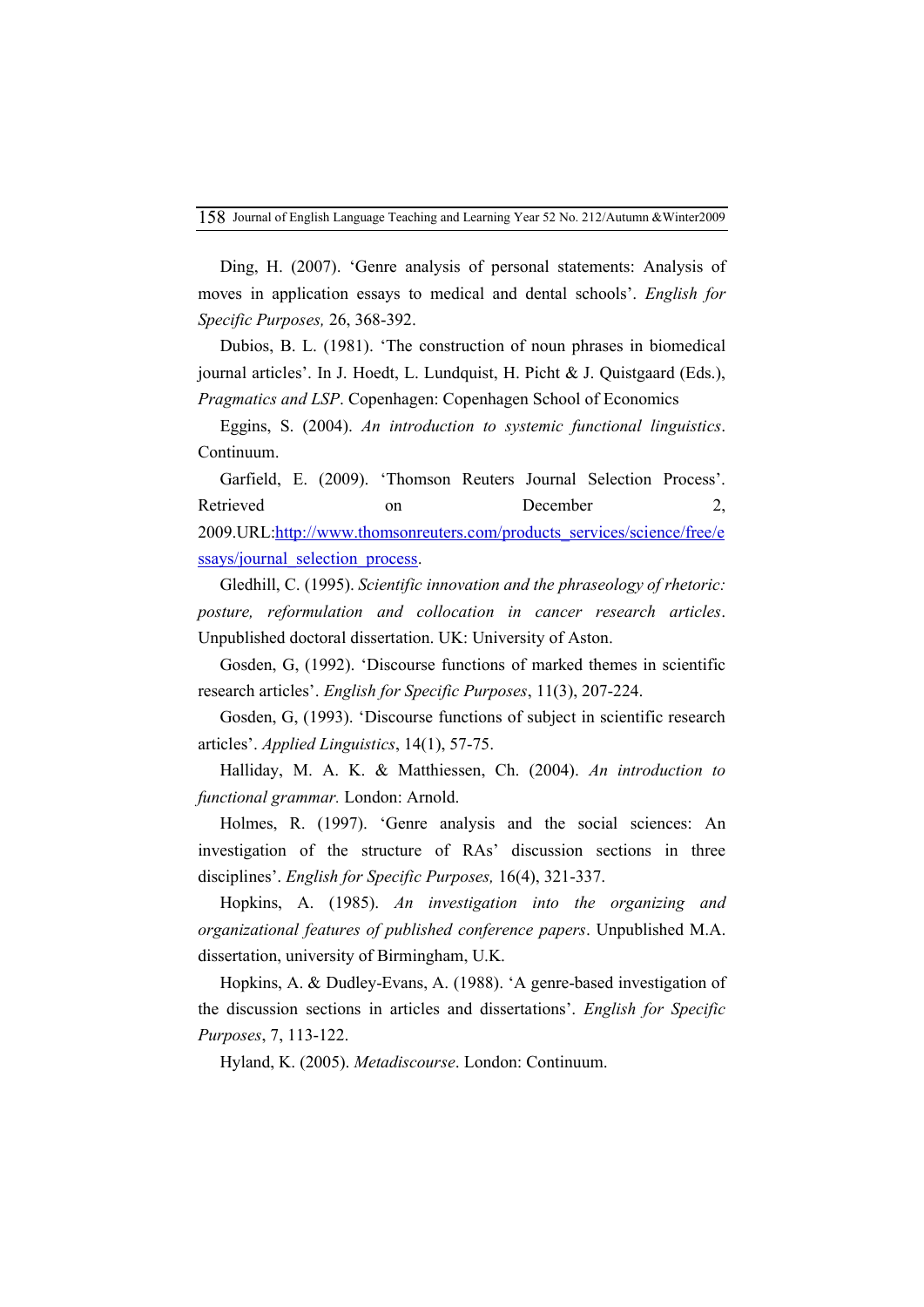Hyon, S. (1996). 'Genre in three traditions: implications for ESL'. *TESOL Quarterly*, 30, no.4, 1996, pp. 693-722.

Kashru, B. B. (1990). 'World Englishes and applied linguistics'. *World Englishes*, Vol. 9, no. 1, 3-20.

Kanoksilapatham, B. (2005). 'Rhetorical structure of biochemistry research articles'. *English for Specific Purposes,* 24(3), 269-292.

Mahzari, A. & Maftoon, P. (2007). 'A contrastive study of the introduction section of English and Persian medical research articles'. *Iranian Journal of Language Studies (IJLS)*, Vol. 1(3), 201-214.

Malcolm, L. (1987). 'What rules govern tense usage in scientific articles?'. *English for Specific Purposes*, 6, 31-44.

Marco, M. J. L. (2000). 'Collocational frameworks in medical research papers: a genre-based study'. *English for Specific Purposes*, 19, 63-86.

Martin, J. R. (1992). *English text: system and structure*. John Benjamins.

Martin, J. R. & Rose, David. (2007). *Working with discourse: Meaning beyond the clause*. London: Continuum.

Martin, J. R. & Rose, David. (2008). *Genre relations: Mapping culture*. Equinox Publishing Ltd.

Méndez-Cendón, B. & López-Arroyo, B. (2003). 'Intralinguistic analysis of medical research papers and abstracts: Rhetorical and phraseological devices in scientific information'. *Terminology*, 9: 2, 247-268.

Miller, C. (1984). 'Genre as social action'. *Quarterly Journal of Speech*, 70, 151-167.

Nwogu, N. K. (1997). 'The medical research paper: structure and functions'. *English for Specific Purposes*, 16, no.2, 119-138.

Peacock, M. (2002). 'Communicative moves in the discussion section of research articles'. *System*, 30, 479-497.

Peng, J. (1987). 'Organizational features in chemical engineering research articles'. *ELR Journal*, 1, 315-331.

Pettinari, C. (1982). 'The functions of grammatical alternation in fourteen surgical reports'. *Applied Linguistics*, 4, 55-76.